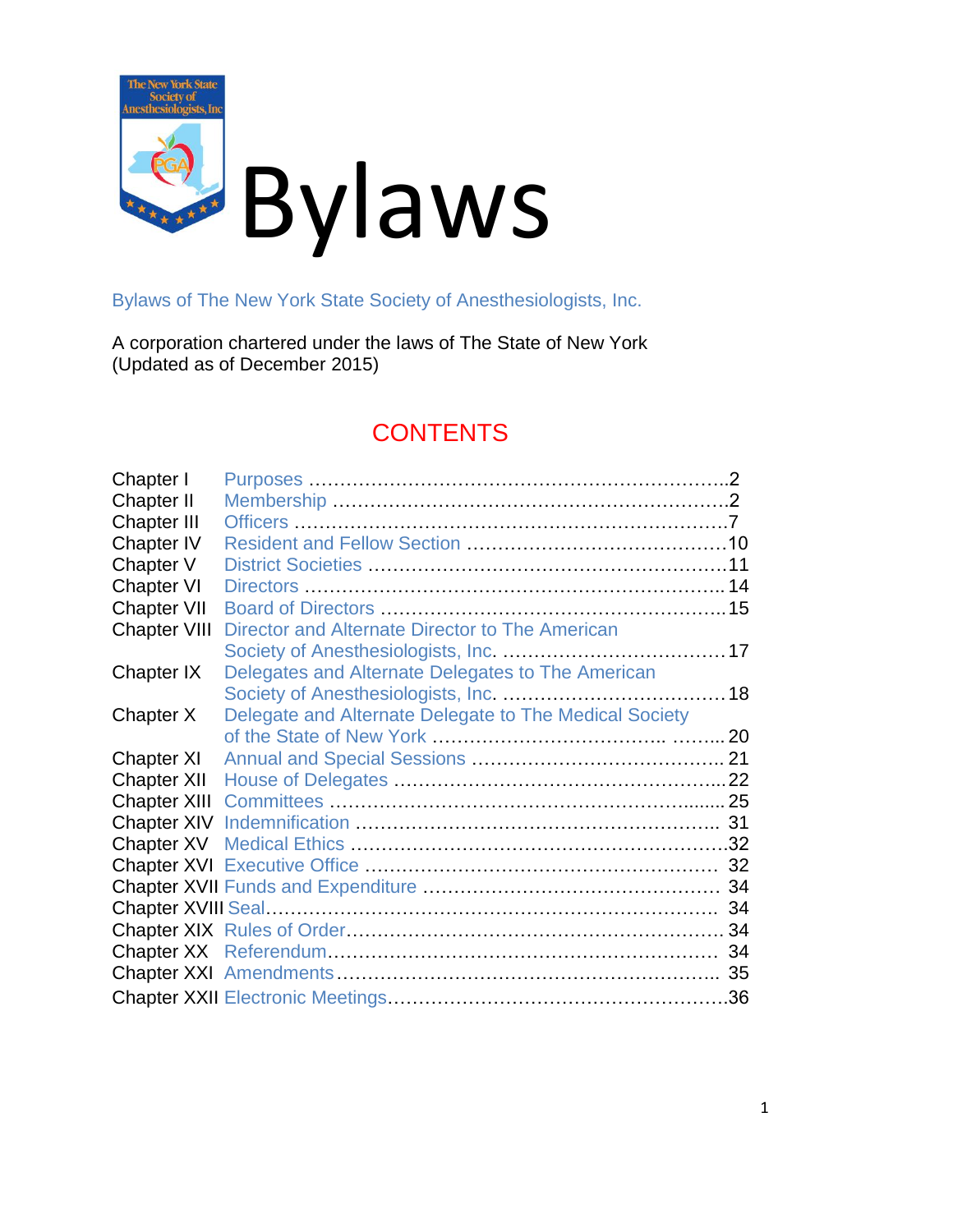### CHAPTER I

Purposes

Section 1.01. It shall be the purpose of this Society to associate and affiliate into one organization all the reputable physicians in the State of New York who are engaged in the practice of, or are otherwise interested in the specialty of anesthesiology; to encourage specialization in this field and in other ways to make available to more people the benefits to be derived from the services of qualified anesthesiologists; to raise the standards of the specialty by fostering and encouraging research and scientific progress in anesthesiology; to disseminate information in regard to anesthesiology; to protect the public against irresponsible and unqualified practitioners of anesthesiology; to edit and publish publications in the field of anesthesiology and related fields; to safeguard the interest of its members; and in all ways to develop and further the specialty of anesthesiology for the general elevation of the standards of medical practice.

### CHAPTER II

Membership

#### **QUALIFICATIONS**

Section 2.01. Membership in this Society is a privilege and not a right and is contingent upon compliance with the requirements specified in these Bylaws. No person shall be accepted or continued as a member of this Society unless he or she is of good moral character and adheres to the ethical standards of the medical profession as well as recognizing and complying with the "Guidelines for the Ethical Practice of Anesthesiology" developed by the American Society of Anesthesiologists. Members of the Society shall continuously meet the requirements of their particular category of membership and must at the time be practicing in accordance with the principles of this Society as stated in these Bylaws.

#### **CATEGORIES**

Section 2.02. The categories of membership of this Society shall conform (with the exception of International Members) to those of The American Society of Anesthesiologists, Inc., and are as follows: Active; Affiliate; Educational; Life; Honorary; Retired; Resident; Medical Student.

#### REQUIREMENTS

Section 2.03. The requirements for eligibility in the various categories of membership are:

#### Section 2.03-1. Active.

Physicians who are engaged in, or especially interested in, the practice of anesthesiology; who are graduates of reputable schools of medicine or osteopathy, who have successfully completed a training program in anesthesiology accredited by the Accreditation Council for Graduate Medical Education or equivalent organization, or the American Osteopathic Association, and who are licensed to practice medicine or osteopathy in New York State.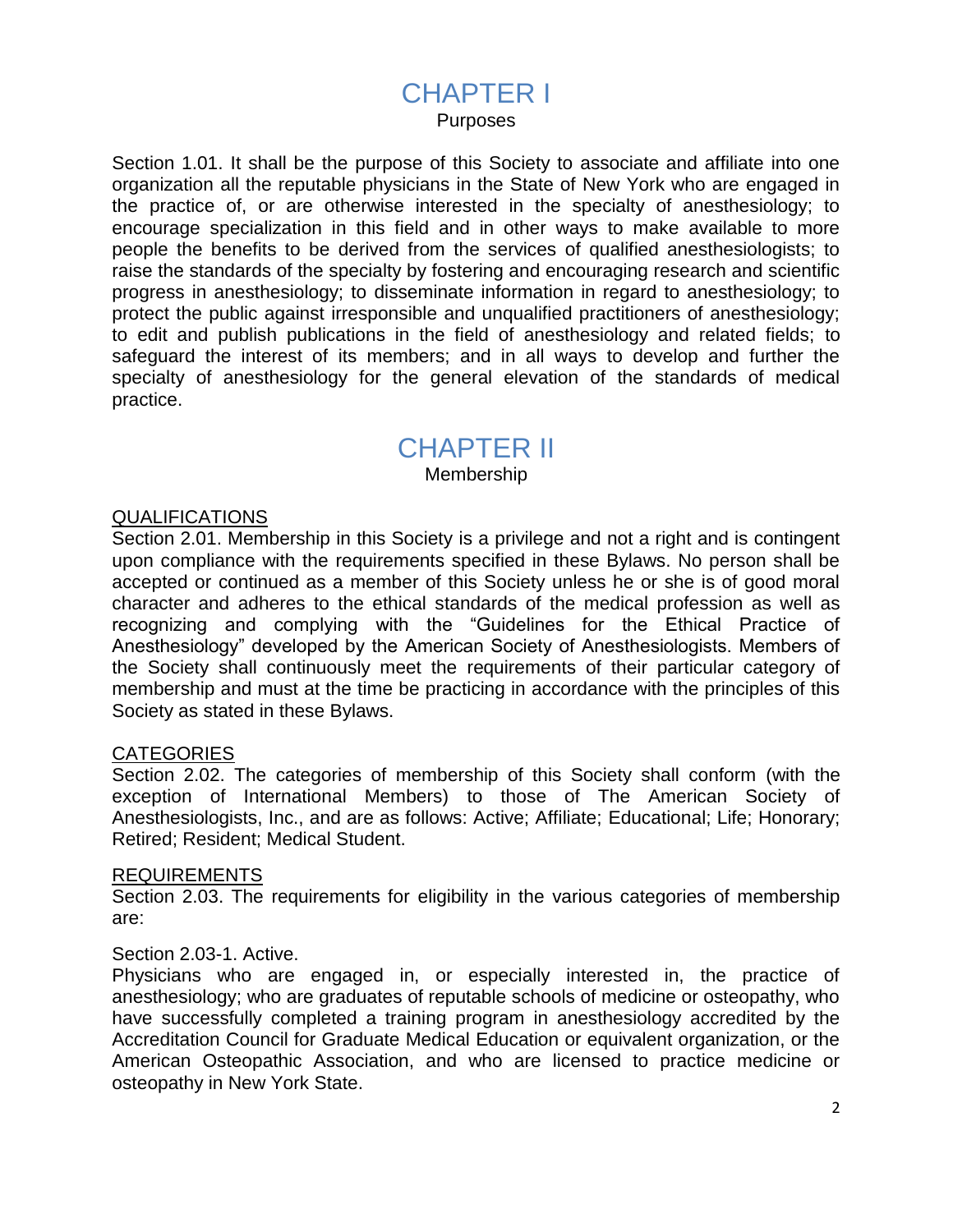Physicians serving in the Armed Forces or Public Health Services of the United States or Federal Veterans Administration need not be licensed in New York State but must be licensed to practice medicine or osteopathy in one of the states of the United States, District of Columbia, in the Commonwealth of Puerto Rico, or a U.S. possession.

Physicians serving in the Veterans Administration in New York State and who hold a license to practice medicine in New York State shall be Active members of NYSSA.

The above provisions shall not affect the status of any member who is already an Active member of this Society or of any individual who is already an Active member of The American Society of Anesthesiologists, Inc., and who wishes to transfer membership from another component society.

#### Section 2.03-2. Affiliate.

The affiliate members of the Society shall consist of two categories:

- a) Federal. Physicians who are members of the Armed Forces or Public Health Services of the United States or Federal Veterans Administrations, if the latter are not eligible for Active membership, and are especially interested in the specialty of anesthesiology.
- b) Scientific. Physicians or other scientists who are not engaged in the clinical practice of anesthesiology.

#### Section 2.03-3. Educational.

An educational member shall be a provider of clinical anesthesia care who is not a physician. All applicants for educational membership in the NYSSA shall be educational members of the American Society of Anesthesiologists. Failure to maintain educational membership status in good standing within the ASA shall be grounds for immediate expulsion from the NYSSA.

#### Section 2.03-4. Life.

Each Past President of this Society shall be considered a Life Member, which shall commence at the expiration of the term of Immediate Past President. Life members shall be considered Active members of the NYSSA.

#### Section 2.03-5. Honorary.

Physicians, scientists or other noteworthy individuals who have rendered years of faithful services to the Society, or who have attained exceptional eminence in anesthesiology and related subjects.

Honorary members shall be elected to that category by recommendation of the Assistant Secretaries and subsequent approval by the Board of Directors.

#### Section 2.03-6. Retired.

Active members of this Society who have been in good standing in the American Society of Anesthesiologists for twenty (20) or more years and in the NYSSA for ten (10) years or more, and who have retired from the practice of anesthesiology may, upon application to the Secretary, become Retired members.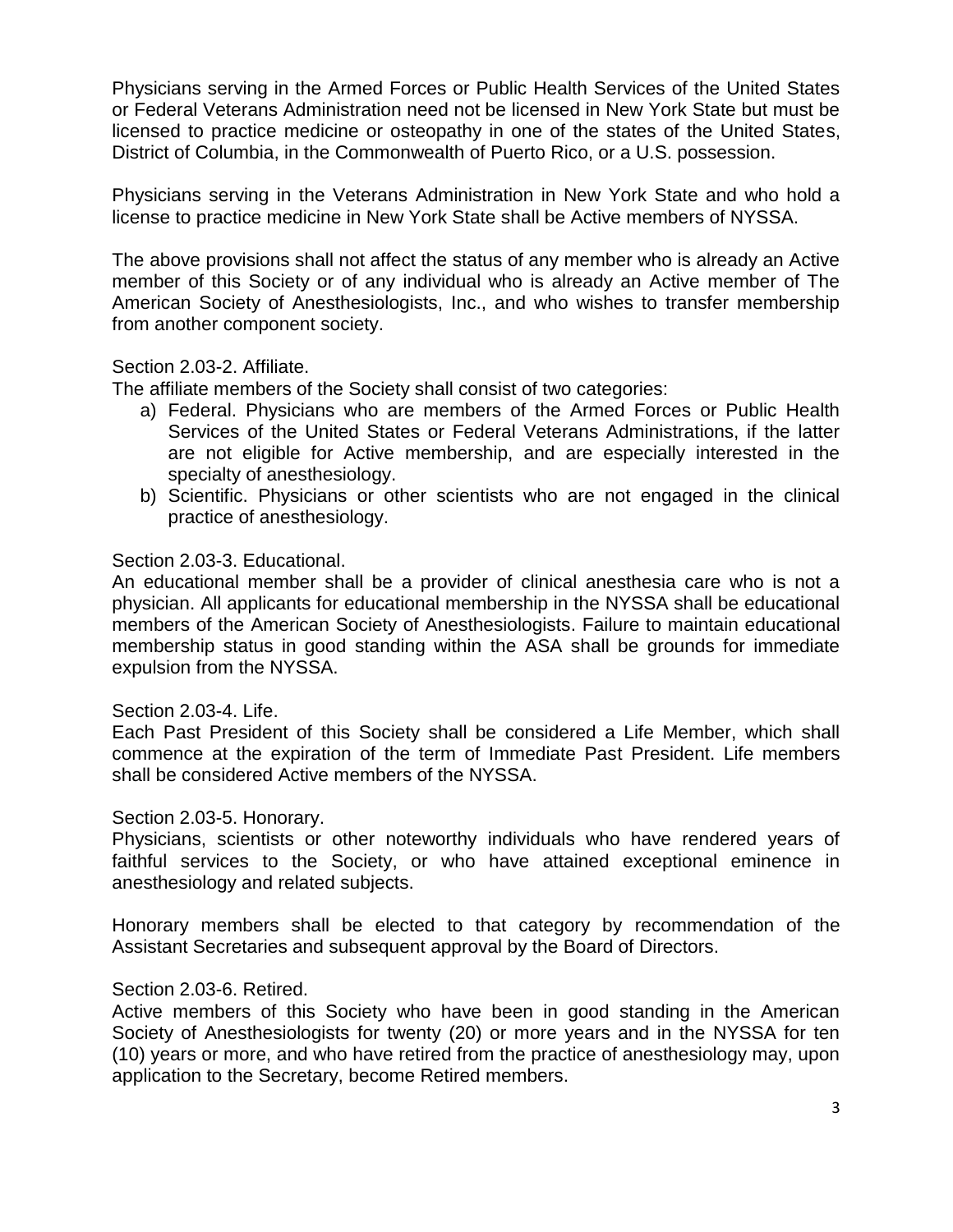Members who become disabled and are therefore prevented from pursuing the practice of anesthesiology may, upon notification to the Secretary, become Retired members. However, such Retired membership due to disability shall terminate upon resumption of the practice of anesthesiology.

#### Section 2.03-7. Resident.

Physicians who are graduates of medical schools approved by the American Medical Association or by the Canadian Medical Association; or who are graduates of accredited schools of osteopathy; or who have passed the qualifying examination conducted by the Education Council of Foreign Medical Graduates; or who are in possession of a full and unrestricted license to practice medicine or osteopathy in a state, territory or province of the United States or Canada; and who are engaged in training in anesthesiology on a full-time basis in a training program accredited by the Council on Medical Education and Hospitals of the American Medical Association.

A physician who engages in unsupervised administration of anesthesia for which a charge is made to the patient is not regarded as being in full-time training.

Resident membership shall automatically terminate upon completion of three (3) years of residency training, except that a one (1) year extension of Resident membership for each additional year of residency training, may be granted by the Assistant Secretaries if such extension is also approved by the Program Director, and that such extension not total more than two (2) additional years.

#### Section 2.03-8. Medical Student.

Medical Students may become members of the NYSSA. They shall be individuals in fulltime training, as verified by the chair of the department of anesthesiology, in a medical school approved by the Liaison Committee on Medical Education (LCME) or the American Osteopathic Association.

#### APPLICATION FOR MEMBERSHIP

Section 2.04. Application for membership shall be submitted to the Executive Office on a form provided by this Society.

#### ENDORSEMENT OF APPLICATION

Section 2.05. Resident membership. Application for membership shall be endorsed by a member of this Society who is in charge of the training program of the applicant and who certifies that the applicant is not engaged in unsupervised administration of anesthesia for which a charge is made to the patient.

#### APPROVAL FOR MEMBERSHIP

Section 2.06. Application for membership shall be considered by the Assistant Secretaries who investigate each applicant. Applicants approved by the Assistant Secretaries shall assume membership upon completion of the requirements for membership provided by these Bylaws, including payment of appropriate assessments.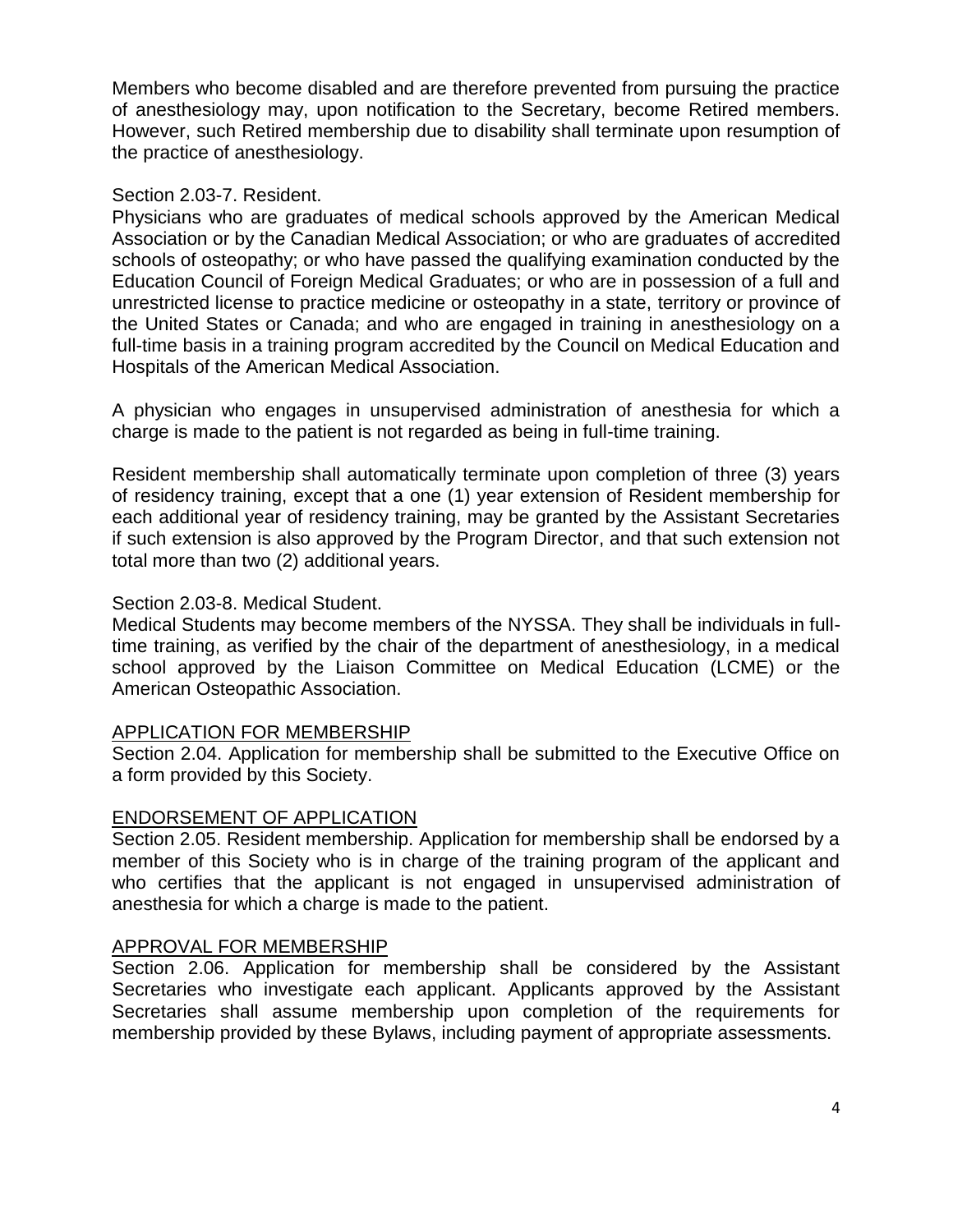Section 2.06-1. Enrollment. A membership card shall be sent to each new member and his or her name shall be enrolled on the official membership roster.

#### RIGHTS AND PRIVILEGES

Section 2.07. Members in good standing of this Society possess rights and privileges as follows:

Section 2.07-1. Active Members shall be entitled to full privileges of this Society.

Section 2.07-2. Honorary Members shall be entitled to all of the benefits and privileges of Active membership but shall be exempt from the payment of assessments and shall not hold office.

Section 2.07-3. Affiliate, Resident and Medical Student Members shall be entitled to the benefits and privileges of the Society and may be appointed to committees, with the exception of Medical Student Members who may not serve on committees. Affiliate, Resident and Medical Student members shall not serve as Officers, Delegates, Directors or Committee Chairs, nor shall they vote in any referendum, unless otherwise described in these Bylaws.

Section 2.07-4. Retired Members shall be accorded all the rights and privileges of Active members, but shall be exempt from the payment of assessments and shall not hold any elective office or position.

#### MAINTENANCE OF OTHER MEMBERSHIPS

Section 2.08. All Active, Resident, Medical Student and Retired Members of this Society are required to maintain membership in The American Society of Anesthesiologists, Inc. Such members who fail to comply with this provision shall be expelled from this Society immediately upon notification by the American Society of Anesthesiologists, Inc. Life members who are no longer members of the American Society of Anesthesiologists are not permitted to sit on committees or serve the NYSSA in any official capacity.

Section 2.08-1. All Active and Resident Members of this Society are required to maintain membership in the district section having jurisdiction over either the location of their principal professional activity or their place of legal residence (within the State of New York).

#### LOCATION OF PRINCIPAL PROFESSIONAL ACTIVITY

Section 2.09. Unless otherwise described in these Bylaws, the term "location of principal professional activity" is defined as the place where a member performs the greater part of his or her duties or the place of his or her primary appointment, as distinguished from his or her place of residence or location of temporary or other professional pursuits. In the event of uncertainty or dispute as to the location of principal professional activity, the matter shall be referred to the Secretaries of the Society for a ruling, and their decision shall be final.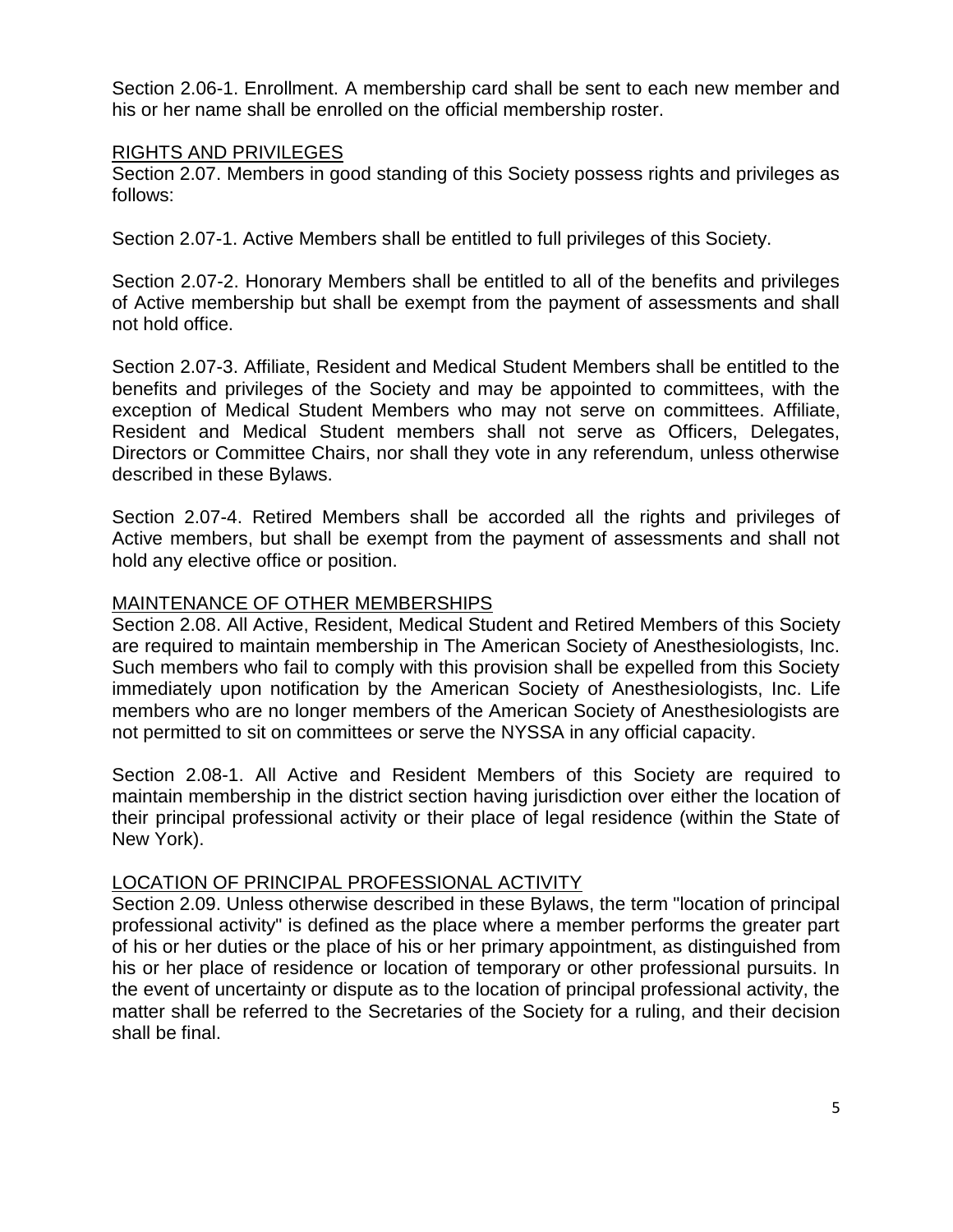#### REINSTATEMENT

Section 2.10. A member of this Society who has been dropped from membership may be reinstated, provided he or she makes application for membership in the same manner as provided in these Bylaws for an original application for membership, and he or she pays any assessments in arrears at the time he or she ceased to be a member, and his or her reinstatement is approved by the Board of Directors.

#### ANNUAL ASSESSMENT

Section 2.11. Dues. Annual assessments shall be due and payable on January 15th for that calendar year. If a member has not paid his or her annual assessment by March 31st of that year, he or she shall be immediately notified that he or she will be dropped from membership in this Society unless payment is received by May 1st.

Section 2.11-1. Active Members. The amount of the annual assessment for Active members shall be determined by the Board of Directors after consideration of the annual budget for the next year.

Section 2.11-2. Affiliate Members. The amount of the annual assessment for Affiliate members shall be one-half (1/2) of the amount of the annual assessment for Active members.

Section 2.11-3. Resident Members. The amount of the annual assessment for Resident members shall be recommended by the Treasurer for approval by the Board of Directors.

Section 2.11-4. Honorary, Retired and Medical Student Members. These categories shall not be required to pay annual or special assessments.

Section 2.11-5. Others. Life Members; and those members who served as President of The American Society of Anesthesiologists; and past Postgraduate Assembly General Chairmen shall not be required to pay annual or special assessments.

Section 2.11-6. New Members. Applicants whose membership applications are accepted prior to July 1st of a year shall pay the full amount of the annual assessment for their category of membership for that year. Applicants whose membership applications are accepted after July 1st shall pay one-half (1/2) of the annual assessment of their category of membership for that year.

Section 2.12. Reinstatement. A member whose membership has lapsed by reason of non-payment of assessment may be reinstated by paying the amount of assessment in arrears when he or she ceased to be a member.

The Board of Directors may waive the necessity for payments of assessments in arrears if it finds that unusual circumstances make that action advisable.

Section 2.13. Illness. When, because of serious illness or injury, a member is prevented from pursuing the practice of medicine for more than six (6) months, and upon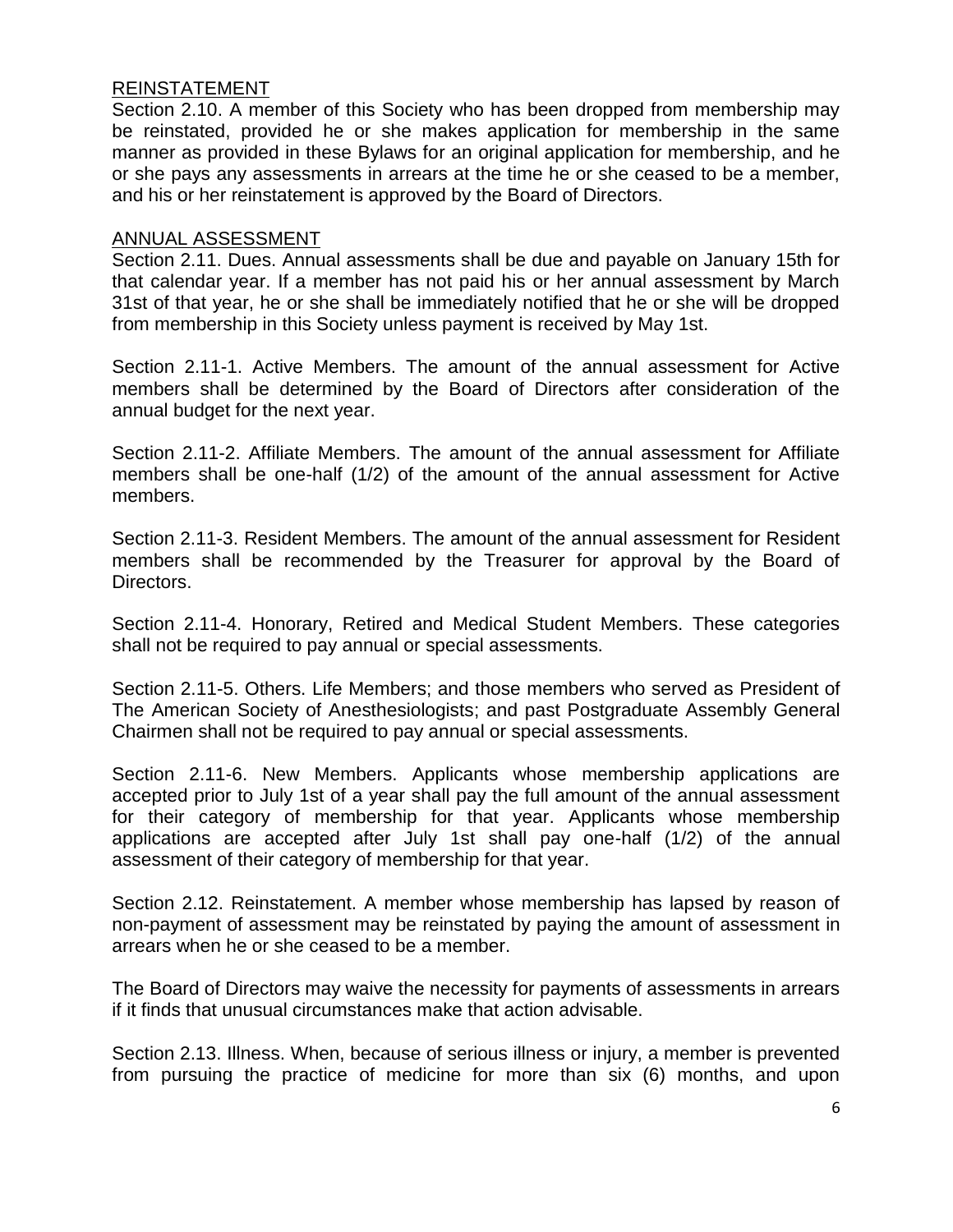application on behalf of the member, one-half (1/2) of the annual dues will be waived or refunded as may be appropriate. If such disability persists, one-half (1/2) of the annual dues shall be waived or refunded for each additional six (6) month period of disability.

Section 2.14. Refund. If a member ceases to be a member for any reason other than suspension or expulsion before July 1st, one-half (1/2) of his or her annual assessment will be refunded.

# CHAPTER III

**Officers** 

#### **COMPOSITION**

Section 3.01. The officers of this Society shall be a President, a President Elect, a Vice-President, a Secretary, a First Assistant Secretary, a Second Assistant Secretary, a Treasurer, an Assistant Treasurer, a Speaker and Vice-Speaker of the House of Delegates, and the District Director to The American Society of Anesthesiologists, Inc.

#### REQUIREMENT

Section 3.02. No person shall be eligible for election as an officer of this Society unless he or she has been an Active member in good standing of this Society for five (5) years.

#### ELECTION

Section 3.03. The officers shall be elected by the House of Delegates at each Annual Session in the manner provided in these Bylaws.

#### TERMS OF OFFICE

Section 3.04. The terms of office of the President, President Elect, Vice-President, Assistant Secretaries and Assistant Treasurer shall be from the close of the Annual Session at which they were elected until the close of the following Annual Session.

The Secretary, Treasurer, Speaker and Vice-Speaker of the House of Delegates and the Delegate and Alternate Delegate to The Medical Society of the State of New York shall be elected for terms of two (2) years which will commence from the close of the Annual Session at which they were elected.

#### LIMITATION OF TERMS

Section 3.05. No member may be elected twice to serve as President or President Elect of this Society.

Section 3.05-1. Term limits for the offices of Secretary, Assistant Secretary, Treasurer and Assistant Treasurer shall be a maximum of six (6) years. The office of Speaker and Vice-Speaker shall be a maximum of ten (10) years. These term limits shall commence at the time of adoption of this section by the House of Delegates.

#### DUTIES OF OFFICERS

Section 3.06. The officers of this Society are charged and entrusted as follows: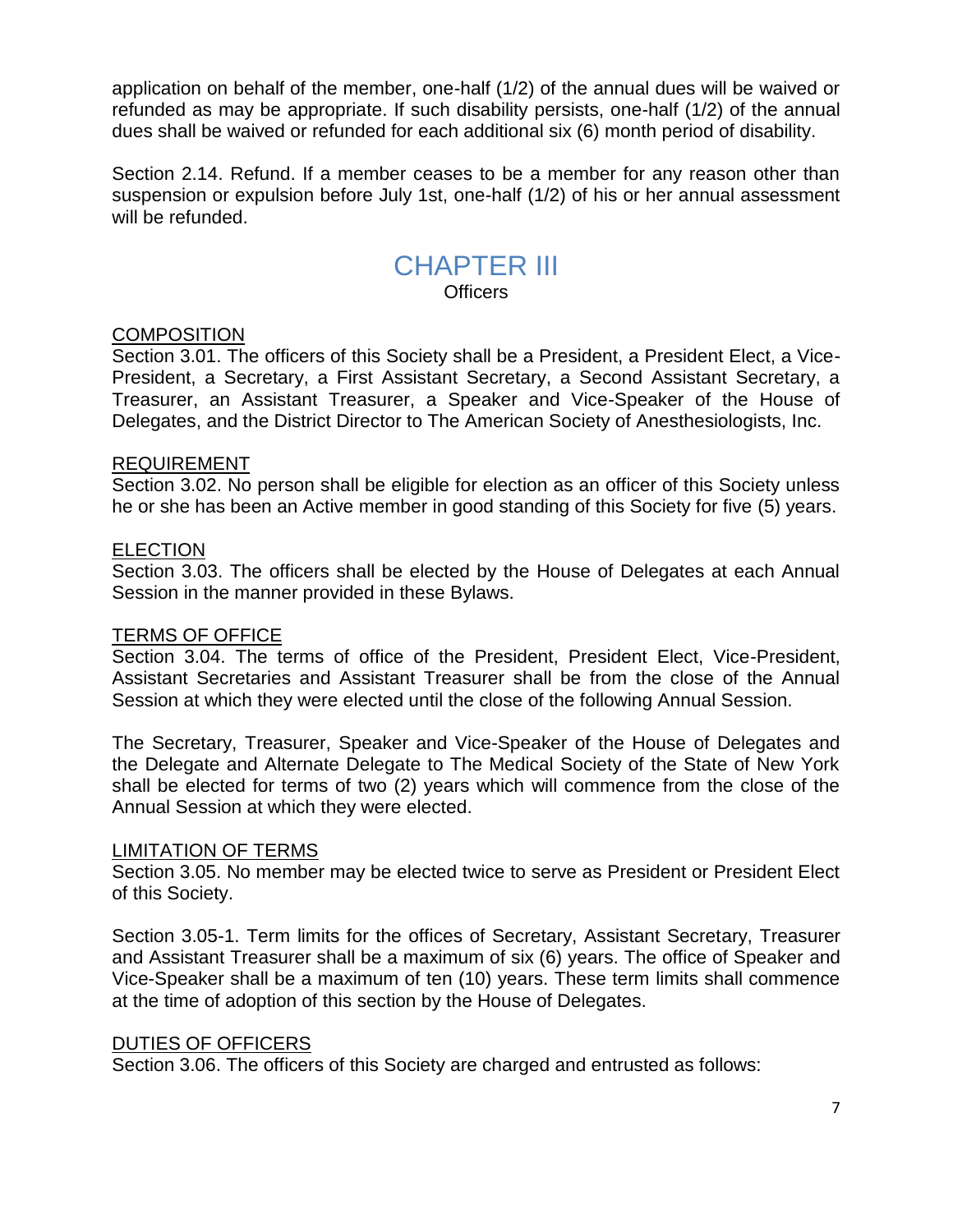Section 3.06-1. President. It shall be the duty of the President to counsel with all Officers, Directors, Delegates, component societies, committees and members toward the best interests of the public and this Society, to attempt to further the aims and the activities of this Society to the fullest extent; and to perform such other services as custom, necessity and parliamentary usage require.

He or she shall appoint all committees, except as otherwise provided; and in addition to being a member and the presiding officer of the Board of Directors, he or she shall be an ex-officio member of all committees.

He or she may preside and officiate at all major functions of the Annual Session, and shall deliver an annual address at the Annual Session of the House of Delegates.

Section 3.06-2. President Elect. The President Elect shall assist the President in the performance of his or her duties; shall preside in his or her absence at the meetings of this Society, or the Board of Directors; and shall represent the President when requested at meetings, committee meetings, or other functions. He or she shall be an ex-officio member of all committees.

Section 3.06-3. Vice-President. The Vice-President shall familiarize himself or herself with the personnel and work of the various committees and of the Society in general; and shall be ready to counsel with the President on matters affecting the future of this Society. He or she shall be an ex-officio member of all committees.

Section 3.06-4. Secretary. The Secretary shall supervise and handle the secretarial duties of this Society, and shall act as the Corporate Secretary insofar as the execution of official documents or institution of official actions are required. He or she shall perform such other duties as are placed upon him or her by these Bylaws and by the Bylaws of The American Society of Anesthesiologists, Inc. He or she may request aid from an Assistant Secretary as provided in these Bylaws.

Section 3.06-5. Assistant Secretaries. The Assistant Secretaries shall aid the Secretary in his or her duties as requested. The First Assistant Secretary shall be the Official Archivist of the Society.

The First Assistant Secretary shall make investigations and recommendations concerning applicants for the categories of membership elsewhere provided in these Bylaws, and shall encourage qualified members of the medical profession to apply for membership in this Society. The First Assistant Secretary, with the assistance of the Second Assistant Secretary and the Assistant Treasurer shall approve or reject the credentials of members at Annual Sessions of the House of Delegates.

The Second Assistant Secretary and the Assistant Treasurer shall oversee and review benefit proposals for members, monitor agency ratings of various vendors, monitor complaints from the membership and formulate appropriate advertising disclaimers.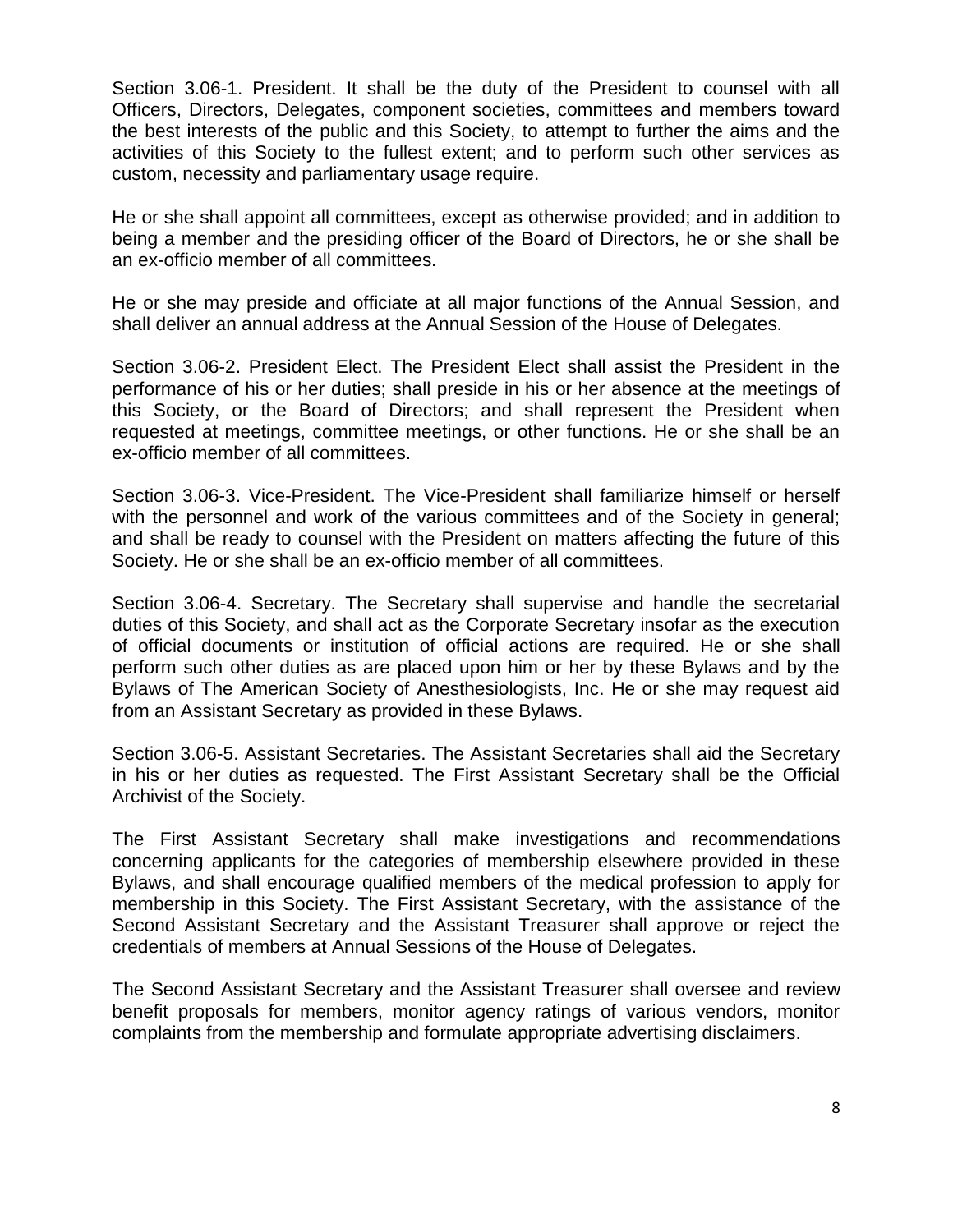Section 3.06-6. Treasurer. The Treasurer shall be the custodian of all monies, securities and valuable papers of this Society in such amount as the Board of Directors may require.

He or she shall keep a detailed account of all receipts and disbursements, and shall make an annual report to the Society concerning the financial transactions for the preceding fiscal year, the funds of this Society in his or her care, and his or her actions as Treasurer. He or she shall make other reports as may be requested by the Board of Directors and shall subject his or her accounts to such examination as the Board of Directors may at any time order. He or she may request aid from an Assistant Treasurer as provided by these Bylaws.

Section 3.06-7. Assistant Treasurer. The Assistant Treasurer shall assist the Treasurer in his or her duties as requested, and shall assist the Assistant Secretaries at the Annual Session of the House of Delegates.

Section 3.06-8. Speaker. The Speaker of the House of Delegates shall preside at meetings of the House of Delegates; shall serve as the official parliamentarian of this Society; and shall serve as a member of the Committee on Bylaws and Rules of this Society.

Section 3.06-9. Vice-Speaker. The Vice-Speaker of the House of Delegates shall assist the Speaker in the performance of his or her duties; and perform the duties of the Speaker when the Speaker requests him or her to do so, or when the Speaker is unable to act.

Section 3.06-10. ASA Director. See Section 8.04.

#### VACANCIES

Section 3.07. If for any reason an officer becomes unable or unwilling to perform the functions of his or her office, or moves from the jurisdiction of the constituent area which elected him or her to office, such office shall be declared vacant. Vacancies in office shall be filled in the following manner:

Section 3.07-1. President. The President Elect shall immediately assume office. When the President Elect fills the office of President for a portion of an unexpired term, he or she shall serve to finish this term and the term for which he or she was elected.

Section 3.07-2. President Elect. The vacancy shall remain unfilled until the next Annual Session, at which time the House of Delegates shall elect a President and a President Elect.

Section 3.07-3. Vice-President. The Board of Directors shall elect a successor to fill the vacancy until the close of the next Annual Session.

Section 3.07-4. Secretary, First Assistant Secretary and Second Assistant Secretary. The First Assistant Secretary shall immediately assume all duties of the office until the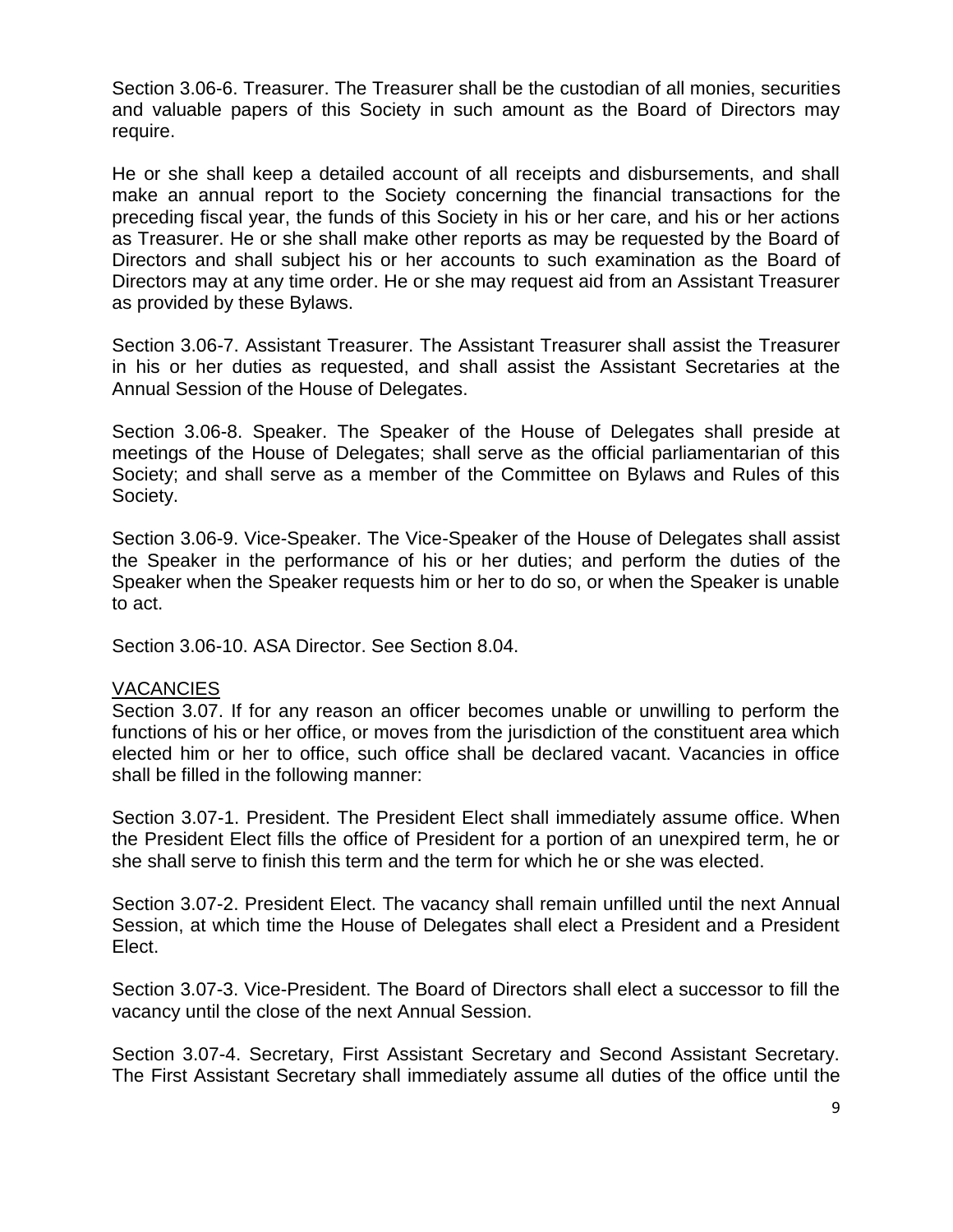close of the next Annual Session. The Second Assistant Secretary shall automatically assume the office of First Assistant Secretary if and when that office becomes vacant.

Section 3.07-5. Treasurer. The Assistant Treasurer shall immediately assume all duties of the office until the close of the next Annual Session.

Section 3.07-6. Second Assistant Secretary and Assistant Treasurer. The Board of Directors shall elect a successor to fill the vacancy until the close of the next Annual Session.

Section 3.07-7. Speaker of the House of Delegates. The Vice-Speaker shall immediately assume all duties of the office until the close of the next Annual Session.

Section 3.07-8. Vice-Speaker of the House of Delegates. The Board of Directors shall elect a successor to fill the vacancy until the close of the next Annual Session.

Section 3.07-9. ASA Director. See Section 8.05.

#### IMPEACHMENT

Section 3.08. Any Officer, Director, Delegate or other official of this Society may be impeached and removed from office upon the recommendation of the Board of Directors and subsequent confirmation by a two-thirds (2/3rds) majority of the House of Delegates in attendance at an Annual Session or Special Session.

Section 3.08-1. Charges and Hearing. All charges of impeachment shall be directed to the Board of Directors, shall be made in writing, and shall be signed by at least ten (10) Active members who thereby agree to substantiate their statements with proof.

If the Board of Directors, after a diligent and careful investigation, finds just and sufficient cause for removal of a particular Officer or Director, it shall present its findings and recommendations at an Annual Session or Special Session of the House of Delegates and shall give the accused written notice of its findings and recommendations at least fifteen (15) days prior to that Annual or Special Session.

The Members of the House of Delegates in attendance at that Session shall then permit the accused to present evidence and witnesses in his or her behalf, and thereafter shall take final action.

### CHAPTER IV

#### Resident and Fellow Section

#### PURPOSE

Section 4.01. The Resident and Fellow Section shall be a permanent subcommittee of the Committee on Academic Anesthesiology. Its purpose is to encourage Residents to become actively involved with and participate in the activities of the Society so that they will be better able to function as full Active members of organized Anesthesiology once their residency is completed.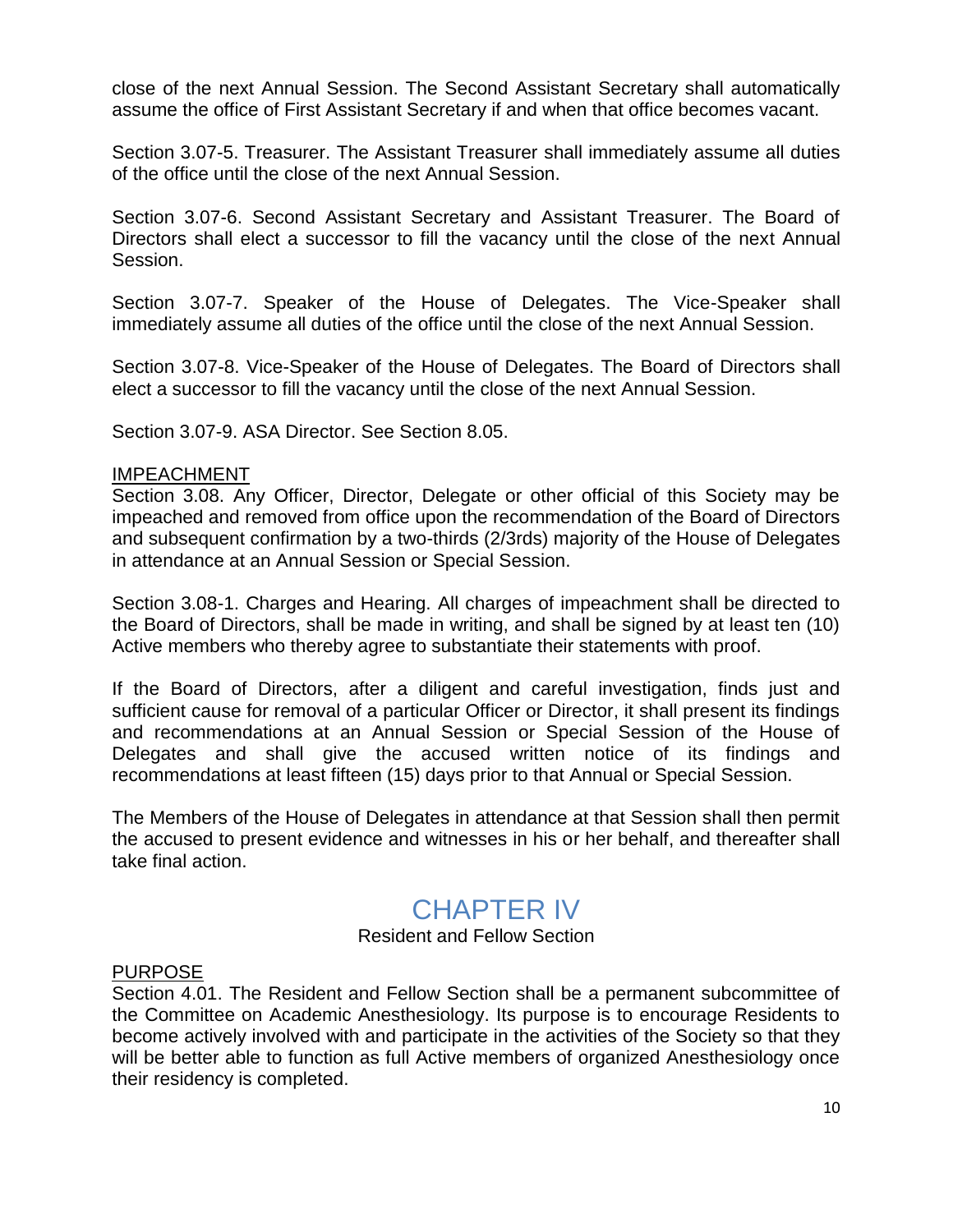#### MAINTENANCE OF MEMBERSHIP

Section 4.02. Membership in The New York State Society of Anesthesiologists, Inc., shall be a requisite for membership in the Resident and Fellow Section.

#### ADMINISTRATIVE PROCEDURES

Section 4.03. The Secretary of the Resident and Fellow Section shall forward to the Executive Office before January 15th of each year, a copy of its administrative procedures manual, if such are not already on file, along with any revisions or changes made during the previous calendar year. These administrative procedures may not conflict with the Bylaws or administrative procedures of this Society.

#### DELEGATE

Section 4.04. The Resident and Fellow Section shall be entitled to send one (1) duly qualified Delegate to The New York State Society of Anesthesiologists, Inc., House of Delegates.

It shall be the duty of the Secretary of the Resident and Fellow Section to forward to the Executive Office at least (6) months prior to each Annual Session, the names of the Delegate and Alternate Delegate of the Resident and Fellow Section for the current year.

The Delegate and Alternate Delegate shall be elected at an Annual Session of the Resident and Fellow Section. Additionally, each District of this Society shall be allowed to annually elect a maximum of two Delegates who are Residents, and two Alternate Delegates who are Residents, to the NYSSA House of Delegates. These Delegates may vote in any referendum or matter placed before the House but shall not serve as Officers, Directors, or Committee Chairs of this Society.

### CHAPTER V

#### District Societies

**COMPOSITION** 

Section 5.01. The District Societies shall be comprised of the following areas:

District 1: Kings (Brooklyn) and Queens Counties.

District 2: New York (Manhattan) and Richmond (Staten Island) Counties.

District 3: Bronx, Westchester, Rockland, Orange and Putnam Counties.

District 4: The area north of District 3, east of a county line through Canton and passing east of Utica through East Branch in the South (Headquarters - Albany).

District 5: The area west of District 4 and east of a north-south line passing through Sodus Center and East Corning (Headquarters - Syracuse).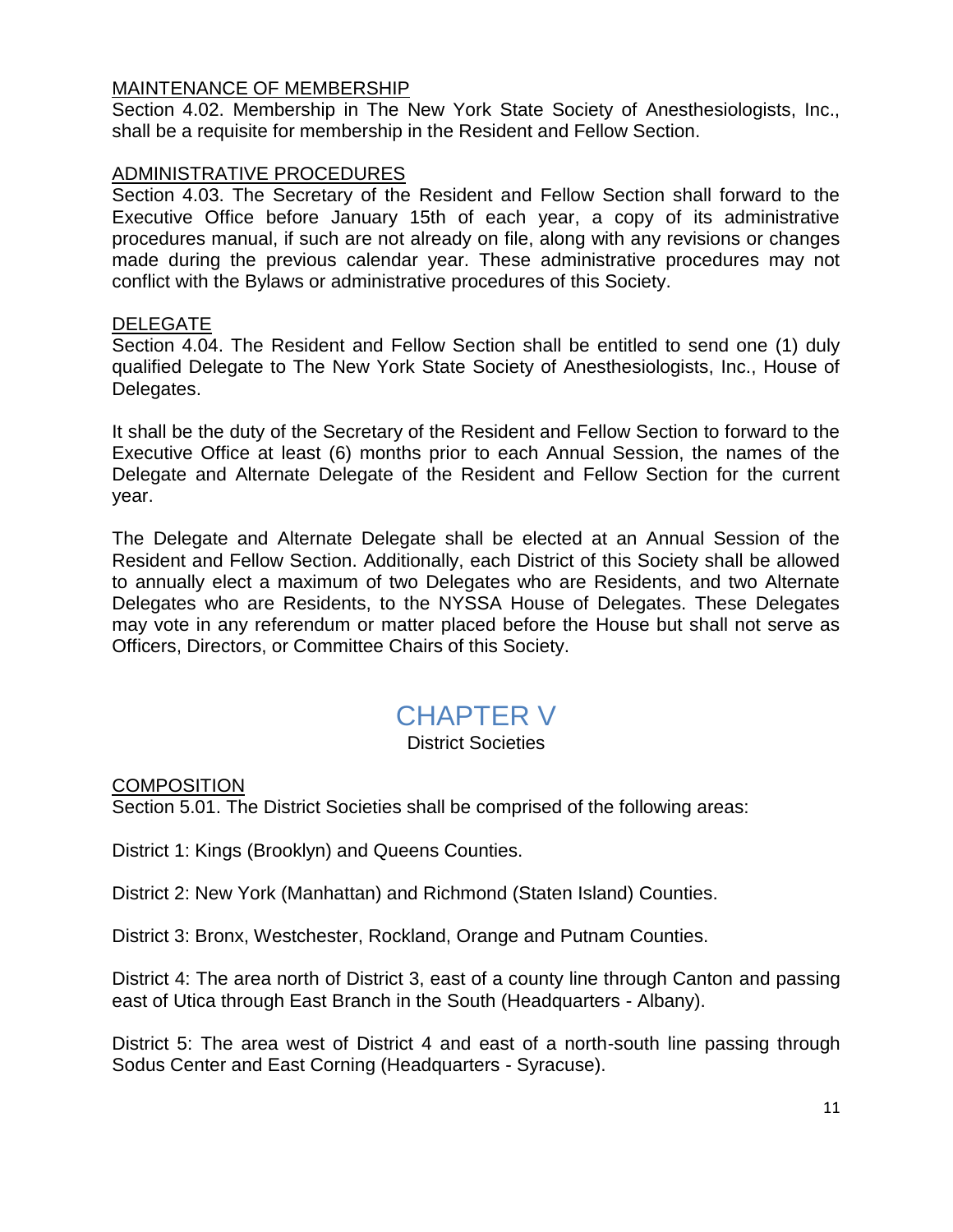District 6: The area west of District 5 and east of a north-south line passing through Millville, Shelby and Ceres (Headquarters - Rochester).

District 7: The area west of District 6 (Headquarters - Buffalo).

District 8: Nassau and Suffolk Counties.

#### ANNUAL MEETING

Section 5.02. Each District Society shall hold an annual meeting for election of officers of the District for the following year.

#### ANNUAL REPORT

Section 5.03. The Secretary of each District shall maintain a roster showing the names of all members of that District.

NYSSA Headquarters shall provide each District with periodic changes, additions and/or deletions. On January 15th of each year, NYSSA Headquarters shall send an official list of all (District) members to each District Secretary. It shall be the responsibility of the District Secretary to review the roster and report any changes to the Secretary of the Society.

District Officer elections shall be reported annually, and no later than December 15th.

Upon change of any officer or officers in a District, a report containing the information shall be forwarded to the Secretary of the Society within thirty (30) days.

#### MEMBERSHIP

Section 5.04. Active and Resident members must maintain membership in a District Society. No person may hold membership in two (2) districts of this Society at the same time.

#### **DUES**

Section 5.05. District Societies may levy dues in reasonable amounts as necessary to defray the expenses of the District.

Section 5.05-1. Suspension. District Societies may suspend members for nonpayment of dues.

#### MAINTENANCE OF MEMBERSHIP

Section 5.06. Membership in The New York State Society of Anesthesiologists, Inc., shall be a requisite for membership in a District Society.

#### BYLAWS

Section 5.07. The Secretary of each District Society shall forward to the Executive Office before January 15th of each year, a copy of its constitution and/or bylaws, if such are not already on file, along with any revisions or changes made during the previous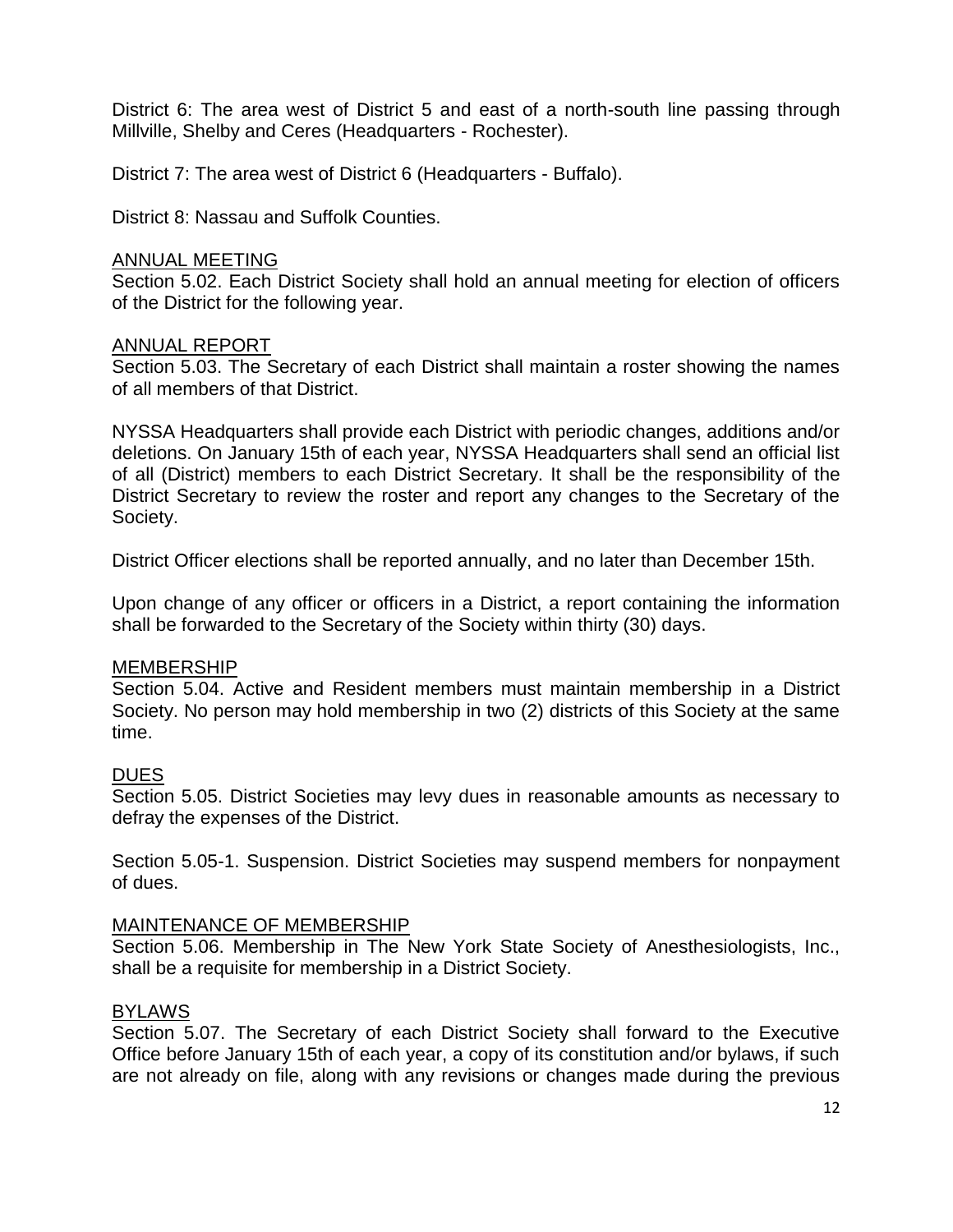calendar year. These District Society constitutions and bylaws may not conflict with the Bylaws of this Society.

Section 5.07-1. Commencing in calendar year 2010, all NYSSA Districts are required to review and renew their Bylaws and submit the revised and approved Bylaws to the NYSSA office. Subsequent to 2010, each District will be required to keep a current version of their Bylaws on file with the NYSSA headquarters. Mandatory review and renewals of District Bylaws will be accomplished every five (5) years after the calendar year 2010 and submitted to NYSSA headquarters before the October Board of Directors meetings of those years.

#### DELEGATES

Section 5.08. Each District Society shall be entitled to send four (4) duly qualified State Delegates to The New York State Society of Anesthesiologists, Inc., House of Delegates. Any District Society having more than one hundred (100) voting members on October 1st shall, that year, be entitled to one (1) additional Delegate for each twentyfive (25) voting members or fraction thereof over and above the first one hundred (100) voting members.

It shall be the duty of the Secretary of each District Society to forward to the Executive Office at least six (6) months prior to each Annual Session, a list of Delegates and Alternate Delegates of that District Society for the current year.

Section 5.08-1. Term. The terms of office of the Delegates and Alternate Delegates shall be two (2) calendar years.

Section 5.08-2. Election. Delegates and Alternate Delegates shall be elected at an annual session of each District Society.

#### DIRECTORS AND ALTERNATE DIRECTORS

Section 5.09. Each District shall be entitled to one (1) Director and one (1) Alternate Director.

Section 5.09-1 Term. The terms of office of the Director and Alternate Director shall be three (3) calendar years. The lifetime number of terms an individual may serve in either the office of the Director and Alternate Director shall be limited to three (3) for Downstate Districts (1, 2, 3 and 8) and four (4) for Upstate Districts (4, 5, 6 and 7).

Section 5.09-2. Election. Directors and Alternate Directors shall be elected at an annual session of each District Society.

Section 5.09-3. Vacancy. District Director. The Alternate Director of a District shall automatically assume the office and duties of the District Director if that position becomes vacant or the District Director is unable to fulfill the responsibilities of office.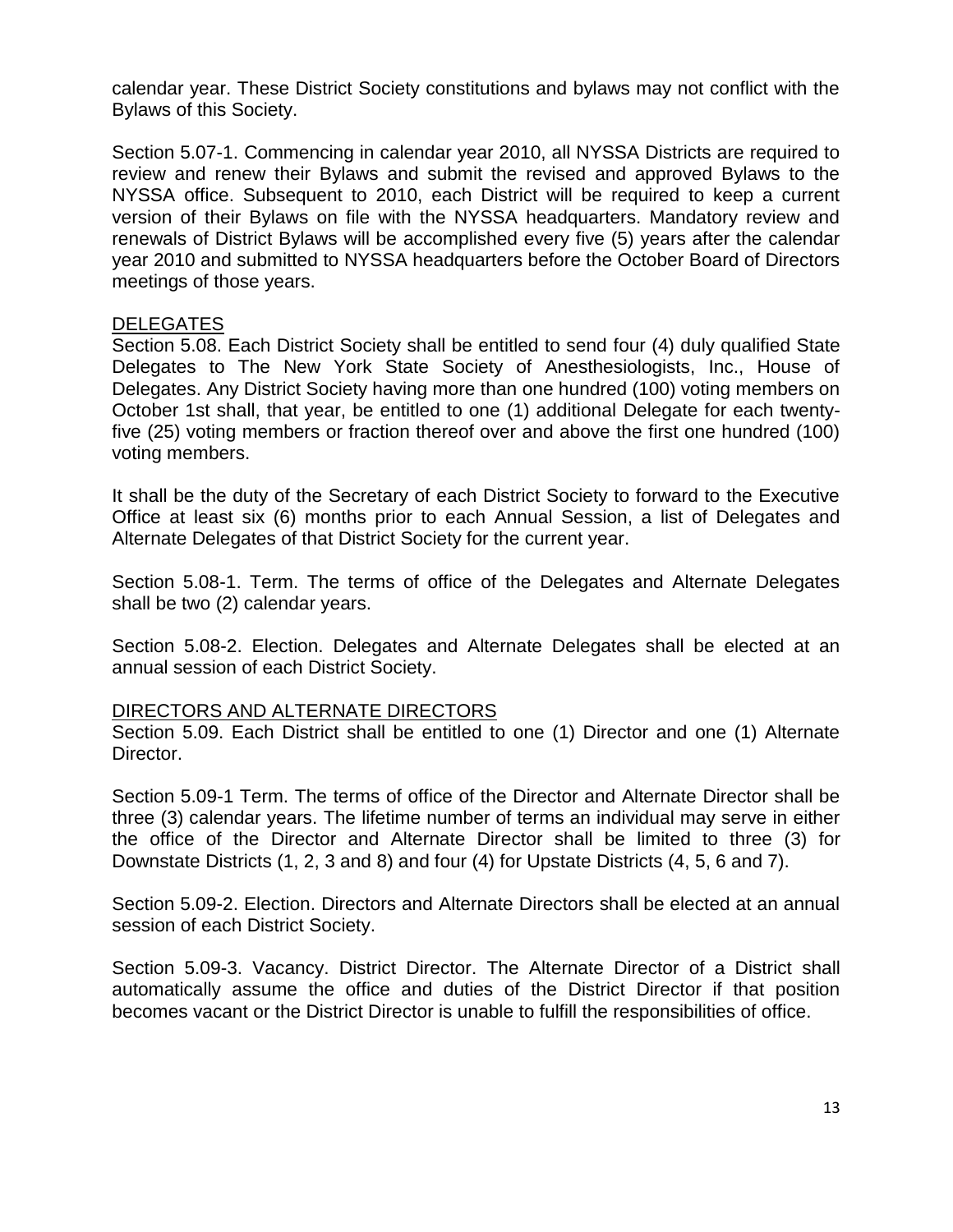### CHAPTER VI

**Directors** 

#### **COMPOSITION**

Section 6.01. The Directors of this Society shall be not less than five (5) or more than twenty-five (25) in number, and shall be elected to the Board of Directors in the manner and for the term of office hereinafter provided.

#### **ELIGIBILITY**

Section 6.02. Each Director and Alternate Director shall have been a voting member of his or her District Society for at least two (2) years immediately prior to election.

#### ELECTION PROCEDURE

Section 6.03. Directors and Alternate Directors shall be elected by a majority vote of the members present and voting at the annual session of each District Society that each Director-elect is to represent.

The results of the election shall be reported to the Executive Office on or before January 15th of the calendar year for which they are elected. Their election shall be certified at the Annual Session of the House of Delegates of The New York State Society of Anesthesiologists, Inc.

#### TERMS OF OFFICE

Section 6.04. The terms of office of the Directors and Alternate Directors shall be for three (3) calendar years. No director shall be eligible to serve more than three (3) full terms.

#### POWERS AND DUTIES

Section 6.05. Each director shall serve on the Board of Directors of this Society as the representative of the District from which he or she is elected; make a report relating to the work and to the condition of the specialty in his or her District at the annual meeting of the Board of Directors, and submit a written report in duplicate to the Secretary no later than four (4) weeks before the annual meeting of the Board of Directors; and report to the members of his or her District Society the actions taken and recommendations made by the Board of Directors.

#### VACANCIES

Section 6.06. Director. When a vacancy occurs in the office of a Director of this Society, the Alternate Director shall immediately assume the Office for the unexpired term.

Section 6.06-1. Alternate Director. When a vacancy occurs in the office of an Alternate Director of this Society, the vacancy shall be filled for the unexpired term by election at the next general or annual meeting of the District Society, or at a special meeting called for that purpose.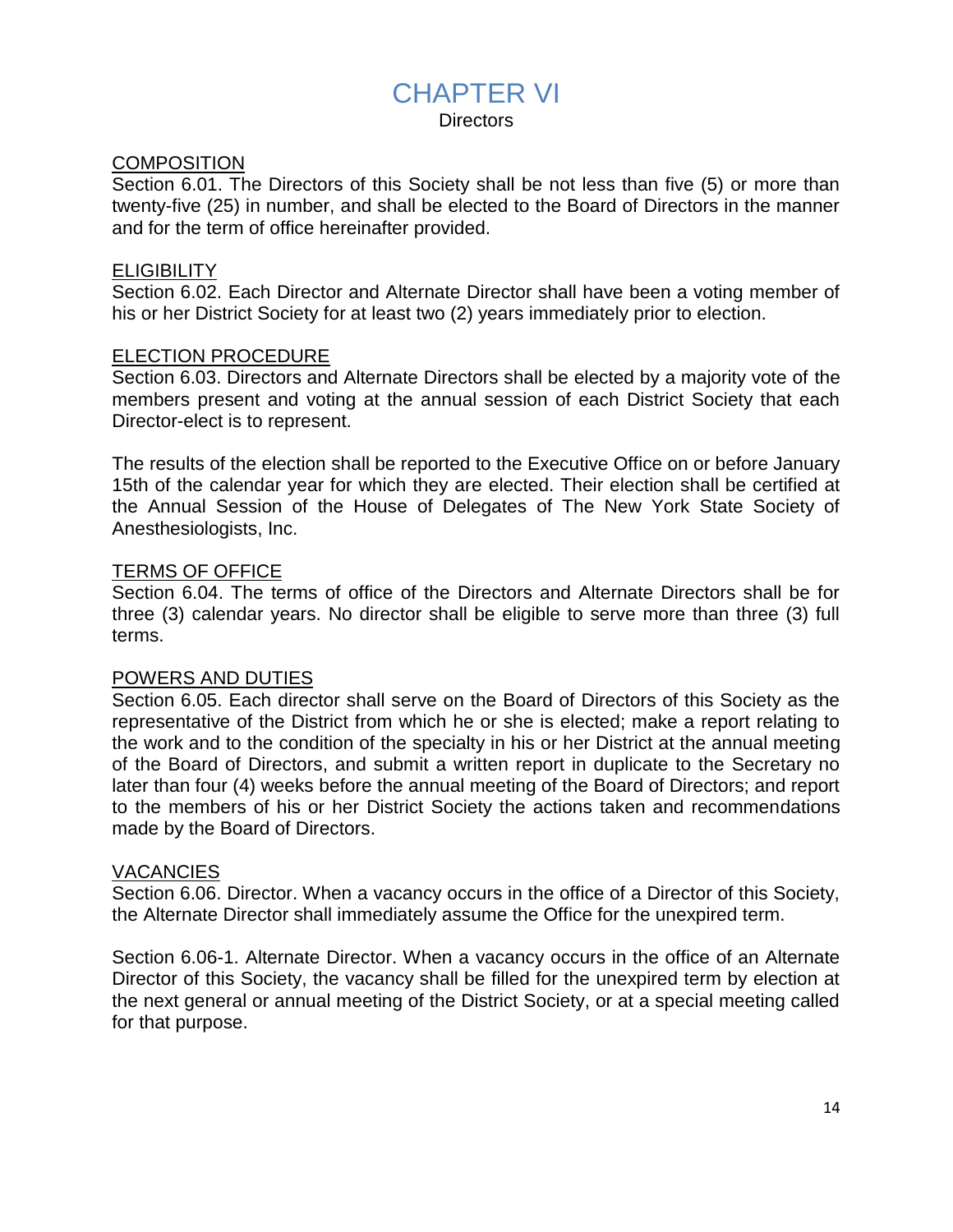### CHAPTER VII

Board of Directors

#### **COMPOSITION**

Section 7.01. The Board of Directors shall consist of one (1) Director or one (1) Alternate Director from each District Society and in addition, the President, the President Elect, the Vice-President, the Immediate Past President, the Secretary, the Treasurer and the Director to The American Society of Anesthesiologists, Inc., Board of Directors.

#### PURPOSE

Section 7.02. The Board of Directors shall have general charge of all the business affairs of this Society in the interim between the Annual Sessions of the Society, unless a Special Session should be called. To this end the Board of Directors, or the Executive Committee of the Board of Directors, may take any action not in conflict with a former action of the Society as may be necessary to meet previously unforeseen situations, and may exercise in such cases the full power of the Society; provided that the Board of Directors or the Executive Committee may not act to bind this Society in any way beyond the next Session of the Society.

#### GENERAL POWERS AND DUTIES

Section 7.03. The Board of Directors shall make inquiry concerning the practice of anesthesiology in this State, and shall have authority to adopt such methods as may be deemed most efficient for improving and increasing interest in the specialty of anesthesiology. It shall encourage postgraduate and research work, and shall endeavor to have the results intelligently discussed and utilized.

Section 7.03-1. Financial. All monies of this Society received by the Board of Directors, or its authorized representatives, must be duly authorized for and paid to the Treasurer. The Board of Directors shall have the power to inspect and audit the accounts of the Treasurer, other officers, the committees, or other officials of this Society at any time and shall see that annual reports are made to the Society on all matters pertaining to the finances or expenditures of this Society.

Section 7.03-2. Committees. The Board of Directors shall have the power to create committees from its number, and to endow them with authority to act in the interim between meetings of the Board of Directors upon specific matters which would ordinarily require special meetings of the Board of Directors. These committees may be augmented by appointment of additional members of this Society who are not members of the Board of Directors.

Section 7.03-3. Board of Censors. The Board of Directors shall be the Board of Censors of this Society and may convene as such on direction by the President of the Society. It shall consider all questions of a professional nature involving the rights and standings of members, whether in relation to this Society, or to other members, or to District Societies.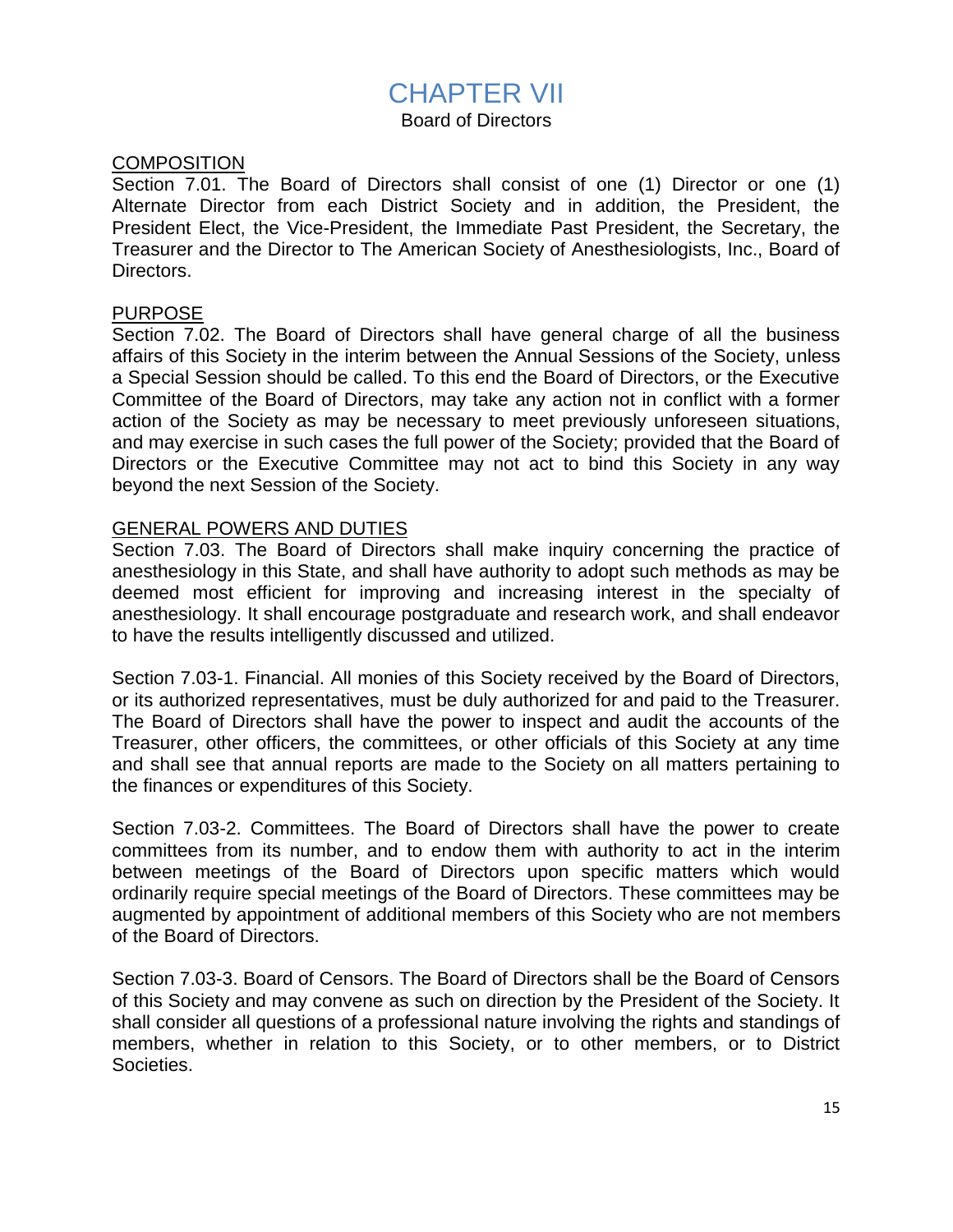#### **MEETINGS**

Section 7.04. The Board of Directors shall hold an annual meeting within two (2) months prior to each Annual Session.

Section 7.04-1. Presiding Officer. The President shall serve as the presiding officer of the Board of Directors, except as otherwise provided in these Bylaws.

Section 7.04-2. Quorum. A majority of the members of the Board of Directors shall constitute a quorum.

Section 7.04-3. Voting Members. All members of the Board of Directors shall have the same voting privileges, except as otherwise provided in these Bylaws.

Section 7.04-4. Additional Meetings. Other meetings of the Board of Directors may be called at any time during the year by the President upon reasonable notice, or upon petition of three (3) members of the Board of Directors. One or more members of the Board of Directors may participate in a meeting by means of a conference telephone call or similar communications equipment allowing all persons participating in the meeting to hear each other at the same time. Participation by such means shall constitute presence at the meeting.

Section 7.04-5. Non-Voting Members. The Speaker and Vice-Speaker of the House of Delegates, the Assistant Secretaries, the Assistant Treasurer, the Delegate to The Medical Society of the State of New York, the Editor of the SPHERE, the Alternate Director to The American Society of Anesthesiologists, Inc., the President of the Resident and Fellow Section, and the Chair of the Committee on Academic Anesthesiology and the PGA General Chair shall attend the meetings of the Board of Directors without vote. They shall not attend meetings of the Board of Directors when it acts as a Board of Censors or in Executive Session.

#### EXECUTIVE COMMITTEE

Section 7.05. The Executive Committee of the Board of Directors shall have authority to act in the interim between meetings of the Board of Directors upon all matters which would ordinarily require approval by the Board of Directors, and which have not been delegated elsewhere by these Bylaws.

Section 7.05-1. Composition. The Executive Committee of the Board of Directors shall be composed of the President, the President Elect, the Vice-President, the Immediate Past President, the Secretary, the Treasurer and the Director to The American Society of Anesthesiologists, Inc. The General Chair of the PGA and the Chair of Government and Legal Affairs, shall serve on this committee as ex-officio members without voting privileges.

Section 7.05-2. Meetings. Meetings of the Executive Committee shall be held upon the call of the President. The President shall serve as the presiding officer. Four (4) members of the Executive Committee shall constitute a quorum. One or more members of the Executive Committee may participate in a meeting by means of a conference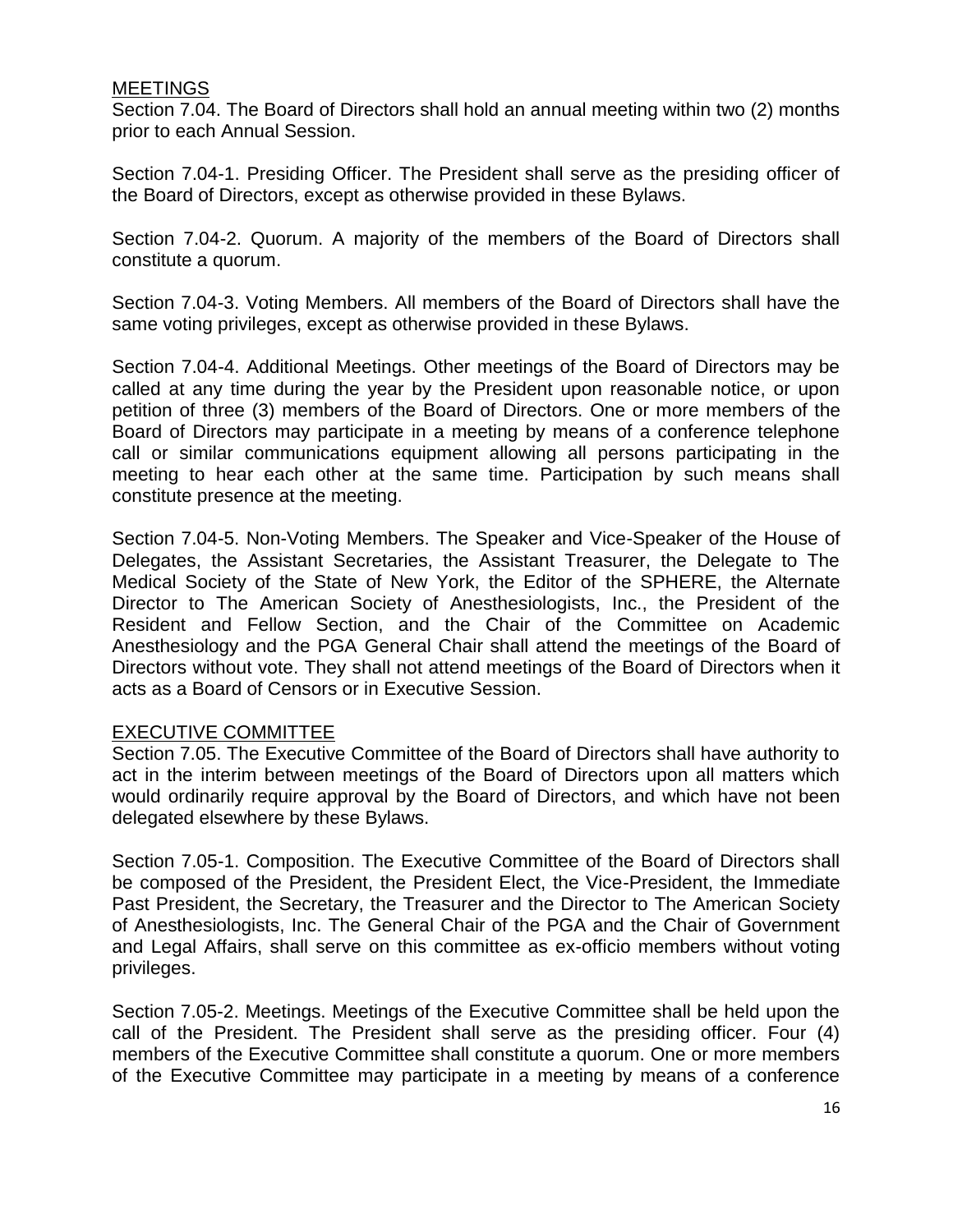telephone call or similar communications equipment allowing all persons participating in the meeting to hear each other at the same time. Participation by such means shall constitute presence at the meeting.

Section 7.05-3. Reports. At each meeting of the Board of Directors, the Executive Committee shall submit a detailed report of its activities since the preceding meeting of the Board.

#### TRAVEL EXPENSES

Section 7.06. Except for meetings held in conjunction with the Annual Session of this Society, the members of the Board of Directors shall receive reimbursement toward travel expenses incurred in attending meetings of that body.

### CHAPTER VIII

Director and Alternate Director to

#### The American Society of Anesthesiologists, Inc.

#### **ELIGIBILITY**

Section 8.01. The Director and Alternate Director to The American Society of Anesthesiologists, Inc., Board of Directors shall have been voting members of this Society in good standing for at least five (5) years, immediately prior to their election.

#### **ELECTION**

Section 8.02. The Director and Alternate Director to the American Society of Anesthesiologists Inc., shall be elected by the House of Delegates of The New York State Society of Anesthesiologists, Inc., in accordance with the Bylaws of the American Society of Anesthesiologists, Inc.

#### TERMS OF OFFICE

Section 8.03. The terms of office of the Director and Alternate Director to The American Society of Anesthesiologists, Inc., shall be for three (3) years and shall commence at the close of the Annual Session of The American Society of Anesthesiologists, Inc., House of Delegates following their election.

#### POWERS AND DUTIES

Section 8.04. The Director shall serve on the Board of Directors of The American Society of Anesthesiologists, Inc., as a representative of this Society and shall report to this Society the actions taken and the recommendations made by the Board of Directors of The American Society of Anesthesiologists, Inc.

Section 8.04-1. The Alternate Director to the ASA shall serve as the Caucus Chair and shall work in conjunction with the NYSSA President to lead the delegation to the ASA Annual Meeting.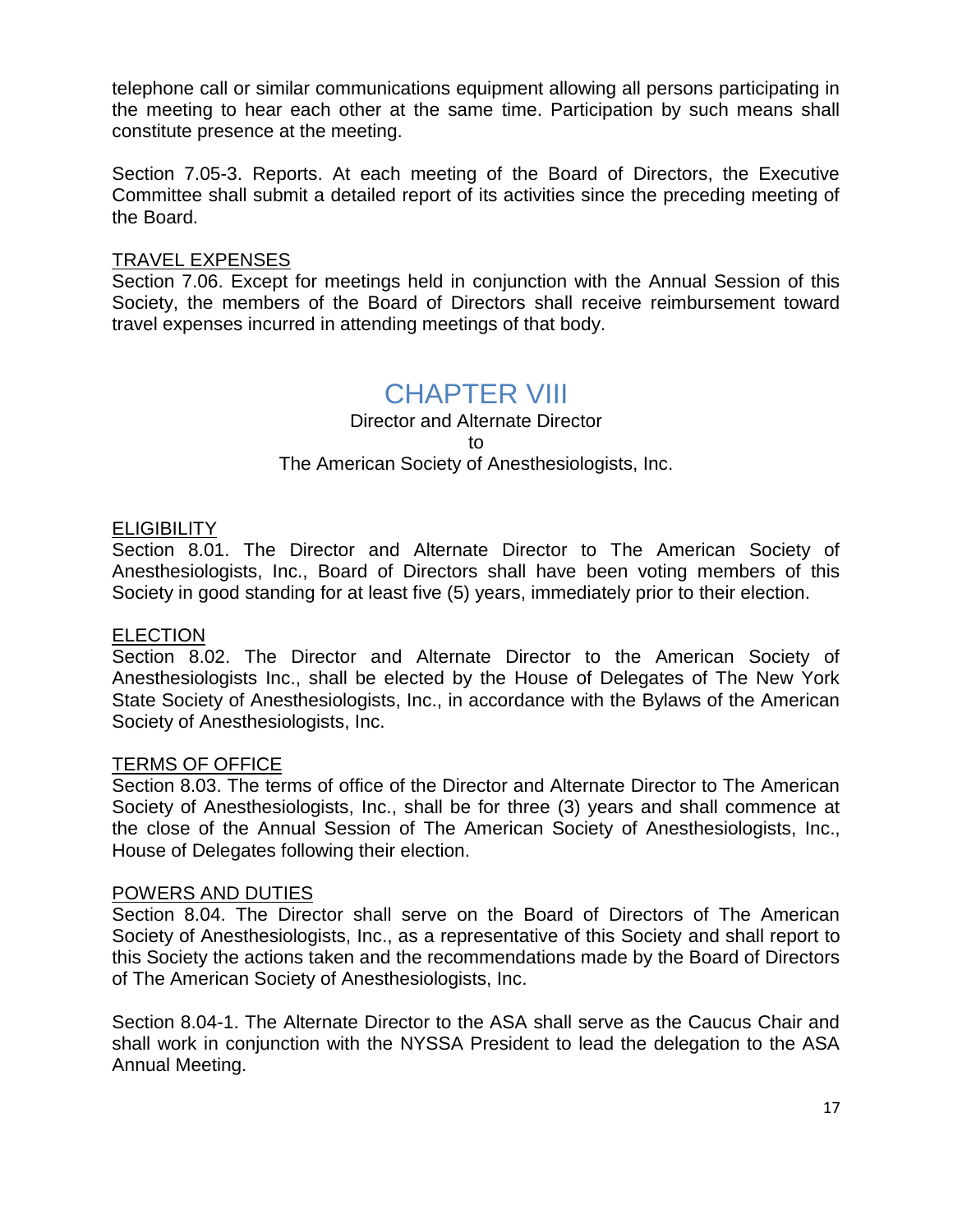#### **VACANCIES**

Section 8.05. Director. When a vacancy occurs in the office of the Director to The American Society of Anesthesiologists, Inc., the Alternate Director shall immediately assume the office for the unexpired term.

Section 8.05-1. Alternate Director. When a vacancy occurs in the office of the Alternate Director to The American Society of Anesthesiologists, Inc., the Board of Directors shall, by election, at their next meeting fill the vacancy until the next Annual Session of The New York State Society of Anesthesiologists, Inc., at which time a successor shall be elected for the unexpired term.

### CHAPTER IX

Delegates and Alternate Delegates

to

The American Society of Anesthesiologists, Inc.

#### **ELIGIBILITY**

Section 9.01. The Delegates and Alternate Delegates to The American Society of Anesthesiologists, Inc., from The New York State Society of Anesthesiologists, Inc., shall have been voting members of this Society in good standing for at least two (2) years, immediately prior to their election.

#### **ALLOCATION**

Section 9.02. The number of Delegates and Alternate Delegates elected by this Society to The American Society of Anesthesiologists, Inc., shall be established in the manner provided by the Bylaws of The American Society of Anesthesiologists, Inc.

#### ELECTION

Section 9.03. The President Elect of The New York State Society of Anesthesiologists, Inc., and the Alternate Director to The American Society of Anesthesiologists, Inc., shall each begin a three (3) year term as Delegate to The American Society of Anesthesiologists, Inc., upon election to these offices. The term of the President Elect shall coincide with his or her term as President Elect, President and Immediate Past President, and that of the Alternate Director with his or her office. If upon election they are currently American Society of Anesthesiologists Delegates, these Delegate positions shall become vacant (See Section 9.07.).

Additional Delegates and Alternate Delegates to The American Society of Anesthesiologists, Inc., shall be elected at the Annual Session of the House of Delegates of this Society from among those members of The New York State Society of Anesthesiologists, Inc., House of Delegates, who had been duly elected to the following positions: the officers as defined in Section 3.01 of the Bylaws, the District Directors and the Delegates.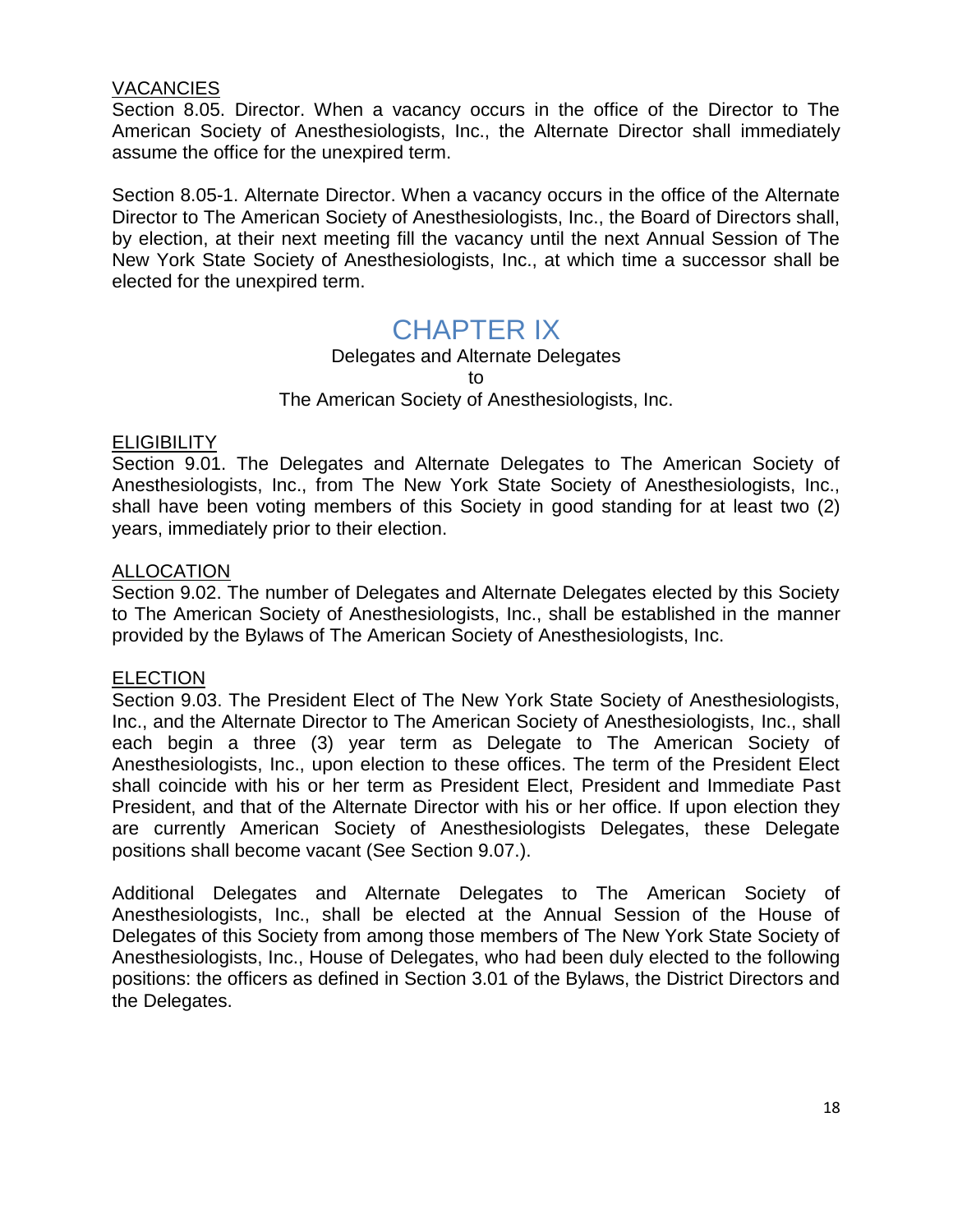These remaining ASA Delegates will be nominated in the following order and be voted upon at the House of Delegates:

- 1. Alternate ASA Director, Secretary, Treasurer, District Directors, Speaker of NYSSA House of Delegates, PGA General Chair.
- 2. In the event that additional ASA Delegate positions are still available, the Executive Committee will nominate NYSSA members for those positions, preferably from the Board of Directors.

The positions of Alternate Delegates to the ASA will be nominated in the following order and voted upon at the House of Delegates:

- 1. Any member of the Board of Directors who is not already an ASA Delegate
- 2. Additional Alternate Delegate positions will be assigned to each District, alternating between Upstate and Downstate Districts in the following order – District 1, 4, 2, 5, 3, 6, 8, 7. The order for District assignments will continue from one year to the next (e.g. if there were only 5 Alternate Delegate positions available one year, they would go to Districts 1, 4, 2, 5 and 3. The following year, the assignments would begin with District 6). The District Director will make the nominations from each District from the floor at the annual meeting of the NYSSA House of Delegates.

#### TERMS OF OFFICE

Section 9.04. Delegates shall serve for three (3) years and Alternate Delegates shall serve for one (1) year. Their terms of office shall commence at the end of The New York State Society of Anesthesiologists' Annual Session with the exception of that of Alternate Director to The American Society of Anesthesiologists, Inc., whose term as Delegate shall coincide with the period of office.

#### DUTIES

Section 9.05. Delegates from this Society are charged with the responsibility of attending each meeting of the House of Delegates of The American Society of Anesthesiologists, Inc., and all related meetings of the New York State Delegation, or of otherwise making certain that this Society is represented therein.

A Delegate who fails in this responsibility by not attending without sufficient cause, and who fails to notify either the President of the State Society or the Caucus Chair of his or her possible or impending absence in reasonable time shall immediately forfeit the right to hold this office, and will not be eligible for election to any office of the Society during the ensuing two (2) years.

Delegates and Alternates shall, whenever possible, counsel with the officers and Board of Directors of this Society on all matters pending in the House of Delegates of The American Society of Anesthesiologists, Inc., in the interest of making certain that the action taken therein is in accord with the desires of this Society.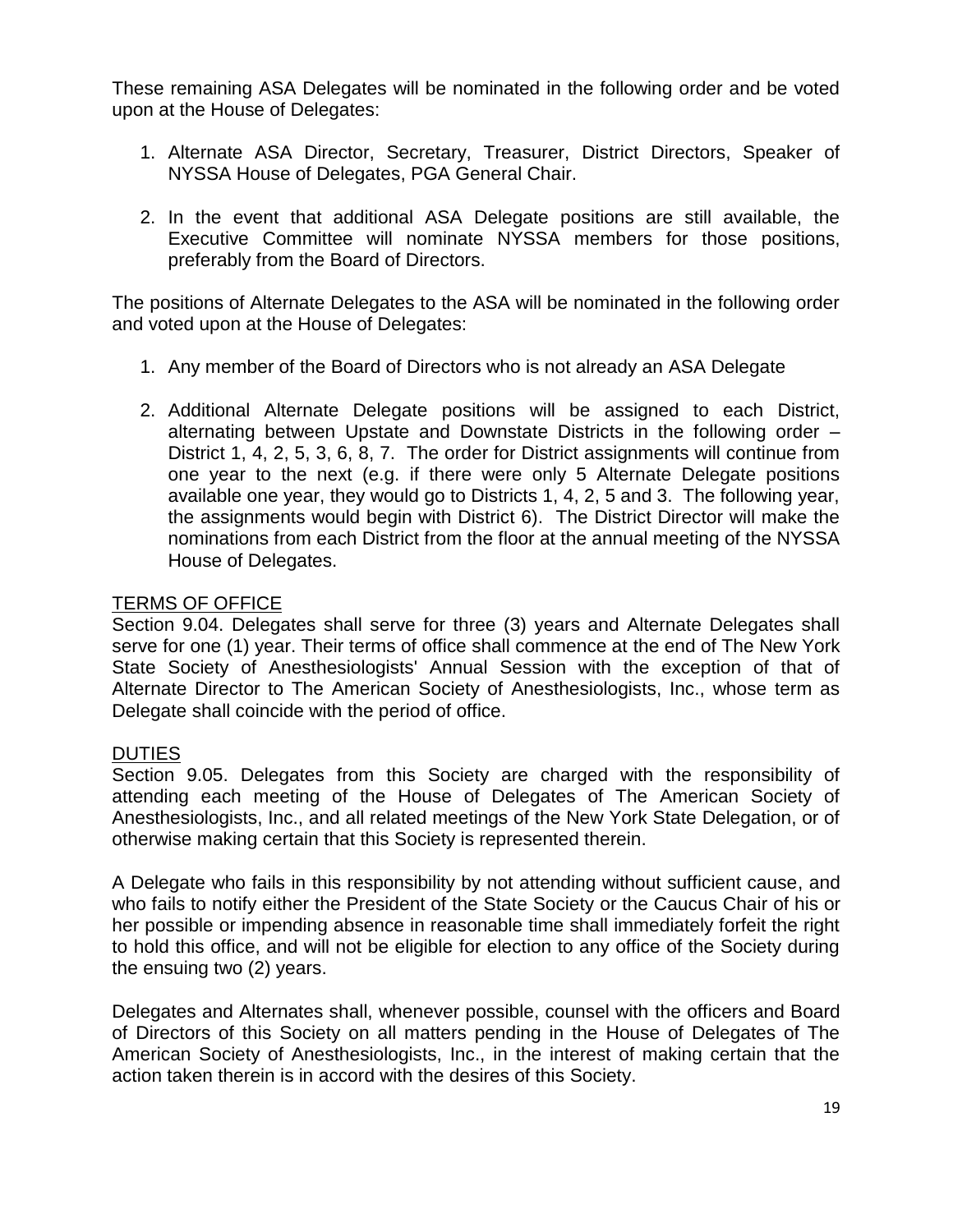#### **ALTERNATES**

Section 9.06. In the event a Delegate is unable to attend a meeting or session of the House of Delegates of The American Society of Anesthesiologists, Inc., any elected Alternate shall be eligible to serve in his or her place during that meeting, as provided in the Bylaws of The American Society of Anesthesiologists, Inc.

#### **VACANCIES**

Section 9.07. When a permanent vacancy occurs in the office of Delegate to The American Society of Anesthesiologists, Inc., the President of The New York State Society of Anesthesiologists, Inc., shall fill the vacancy from the Alternate Delegates until the next Annual Session, at which time a successor shall be elected for the unexpired term.

In the event that an ASA Delegate is unable to be present for the ASA House of Delegates meeting, the President will appoint an Alternate Delegate to serve in the House of Delegates. This Alternate should come from the delegation (Upstate or Downstate of the absent/excused ASA Delegate.

### CHAPTER X

Delegate and Alternate Delegate to The Medical Society of the State of New York

#### **ELIGIBILITY**

Section 10.01. The Delegate and Alternate Delegate to The Medical Society of the State of New York from The New York State Society of Anesthesiologists, Inc., shall have been voting members of this Society in good standing for at least two (2) years, immediately prior to their election.

#### **ELECTION**

Section 10.02. The Delegate and Alternate Delegate to The Medical Society of the State of New York shall be elected for a two (2) year term at an Annual Session of The New York State Society of Anesthesiologists' House of Delegates.

#### **DUTIES**

Section 10.03. The Delegate is charged with representing this Society in the House of Delegates of The Medical Society of the State of New York. He or she shall counsel with the officers and Board of Directors of this Society on all matters pending in the House of Delegates of The Medical Society of the State of New York.

#### **VACANCIES**

Section 10.04-1. When a vacancy occurs in the office of the Delegate to The Medical Society of the State of New York, the Alternate Delegate shall immediately assume the office for the unexpired term.

Section 10.04-2. When a vacancy occurs in the office of the Alternate Delegate to The Medical Society of the State of New York, the Board of Directors shall, by election, fill the vacancy.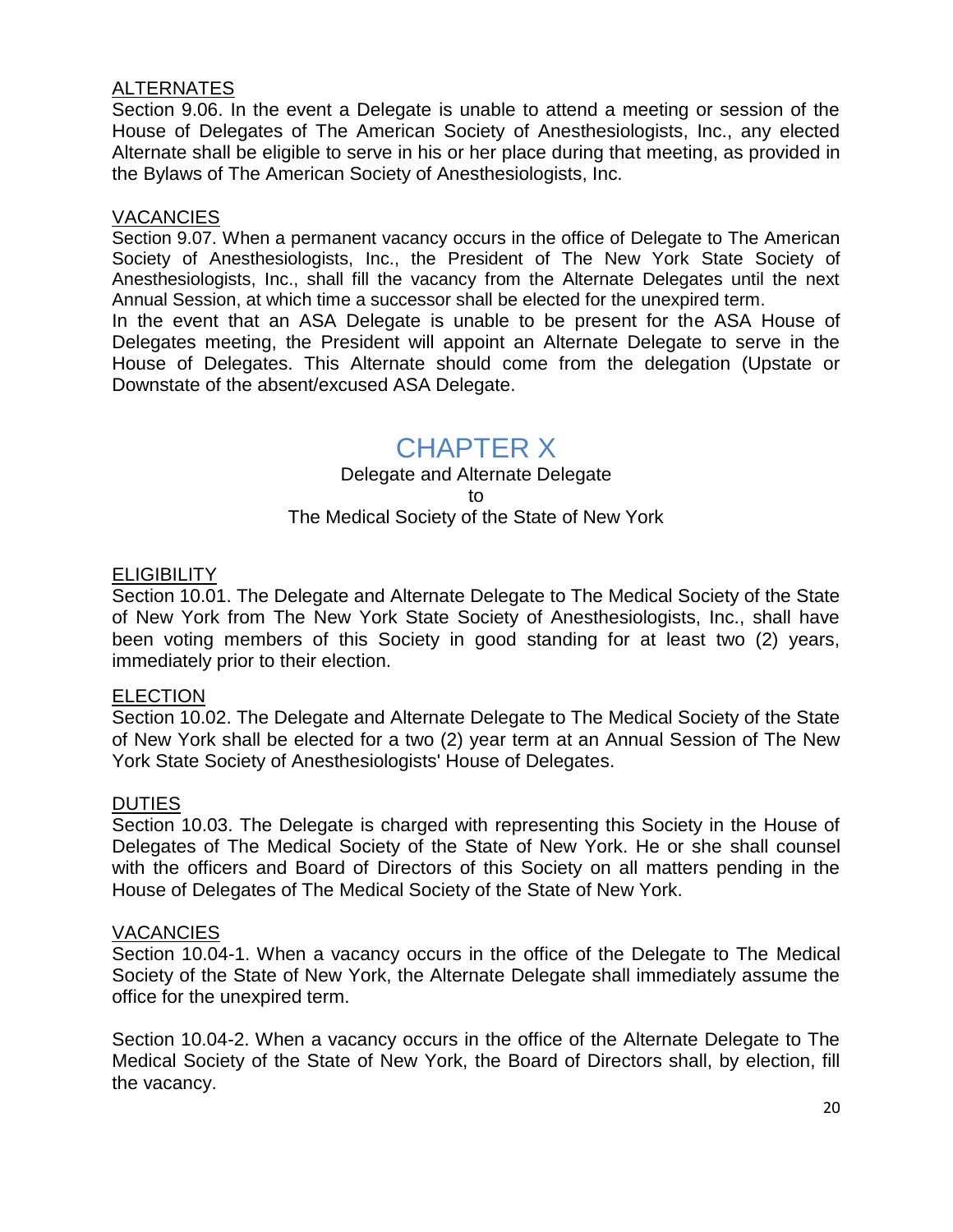### CHAPTER XI

#### Annual and Special Sessions

#### ANNUAL SESSION

Section 11.01. This Society shall hold an Annual Session at such time and place as has been fixed by the Board of Directors. In the event of change, due notice shall be forwarded to the membership as early as possible, and not less than three (3) weeks before the new date selected.

#### REGISTRATION

Section 11.02. Every member attending an Annual Session shall have his or her name officially registered. When his or her right to membership has been verified, it shall be duly documented of his or her right to attend that Session. No member shall take part in any of the proceedings of an Annual Session until he or she has complied with the provisions of this Section.

#### GUESTS

Section 11.03. Any person may become a guest of this Society during the Annual Session upon invitation by an Officer or Director, and shall be accorded the privilege of observing the functions of the Session. He or she may address the Session upon invitation by the House of Delegates.

#### PROGRAMS

Section 11.04. The scientific programs at the Annual Session shall be known as the Postgraduate Assembly and may consist of general meetings and sections as is deemed advisable by the Committee on Annual Sessions. There shall also be included in the program of each Annual Session at least one (1) business meeting of the House of Delegates for election of Officers, receipt of reports from Officers, Directors, Delegates, Committees and other officials, and transactions of other business affairs of the Society.

#### RESOLUTIONS

Section 11.05. All resolutions and similar official actions issued to public or to other organizations in the name of this Society shall first be approved by the House of Delegates or the Board of Directors.

#### SPECIAL SESSIONS

Section 11.06. Special Sessions of the membership of this Society may be called by the President upon approval by the Board of Directors. Special Sessions shall be held at the time and place fixed by the Board of Directors. Notice of Special Sessions and the subject or subjects to be presented shall be forwarded to each member of the Society at least thirty (30) days in advance of the date established for the meeting (See Section 12.05-6.).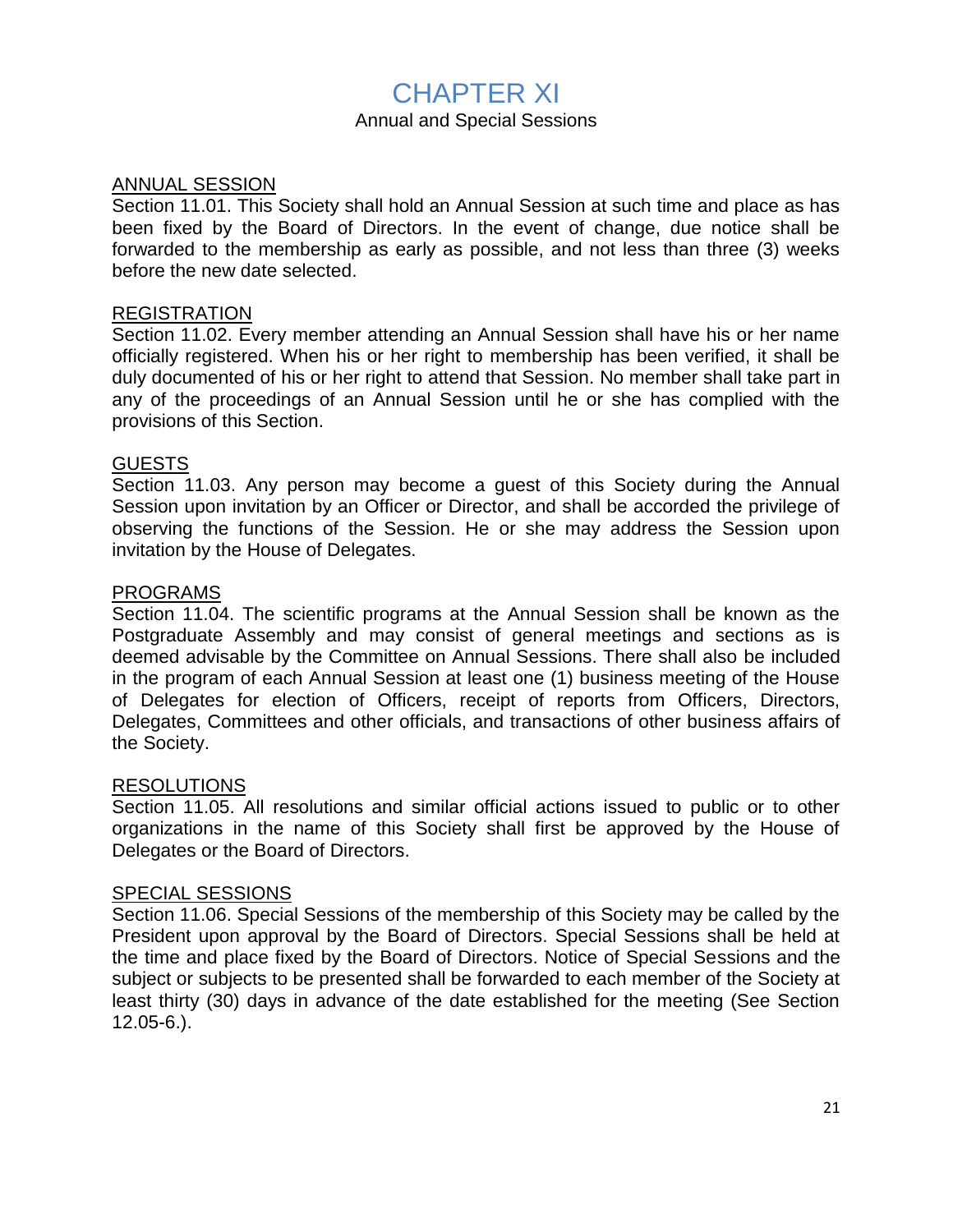### CHAPTER XII

House of Delegates

#### **COMPOSITION**

Section 12.01. The House of Delegates shall consist of the duly elected Delegates, the Officers, the Directors, the District Director to The American Society of Anesthesiologists, Inc., the Delegate to The Medical Society of the State of New York, and the Immediate Past President of this Society.

The American Society of Anesthesiologists, Inc., Alternate Director, Chairs of Standing Committees, all Past Presidents (except the Immediate Past President), and the Chair/Editor of the Editorial Board shall be members of the House of Delegates without vote unless duly elected Delegates. No member of The New York State Society of Anesthesiologists, Inc., may hold two (2) voting offices in the House of Delegates. Should this situation arise, a member must immediately resign one voting office of their choice. [EXCEPTION: The District Director to The American Society of Anesthesiologists, Inc., and the Delegate to The Medical Society of the State of New York may hold a second voting office in the NYSSA House of Delegates; in these instances, the District Director of ASA and the MSSNY Delegate will be entitled to one (1) vote each in the NYSSA House of Delegates.]

#### PURPOSE

Section 12.02. The House of Delegates shall be the primarily legislative and governing body of this Society.

#### POWERS AND DUTIES

Section 12.03. The House of Delegates is charged and entrusted with the final authority in all matters, except where final authority is delegated elsewhere by these Bylaws, and the transaction of all business of this Society not otherwise specifically provided for in these Bylaws.

Section 12.03-1. Financial. It shall receive the recommendations of the Board of Directors concerning an annual budget prepared by the Treasurer, and after giving due consideration to these recommendations, it shall make annual appropriations for the expenditures of this Society. It may amend current appropriations at either an Annual or Special meeting. No expense may be incurred on behalf of the Society in excess of or outside of these appropriations.

The Treasurer shall have the authority to redistribute any funds within the constraints of the approved budget.

Section 12.03-2. Committee. It shall have the authority to appoint committees for special purposes, which may be composed of members of this Society who are not members of the House of Delegates. Such committees shall report to the House of Delegates, and may be present and participate in the debates on their reports.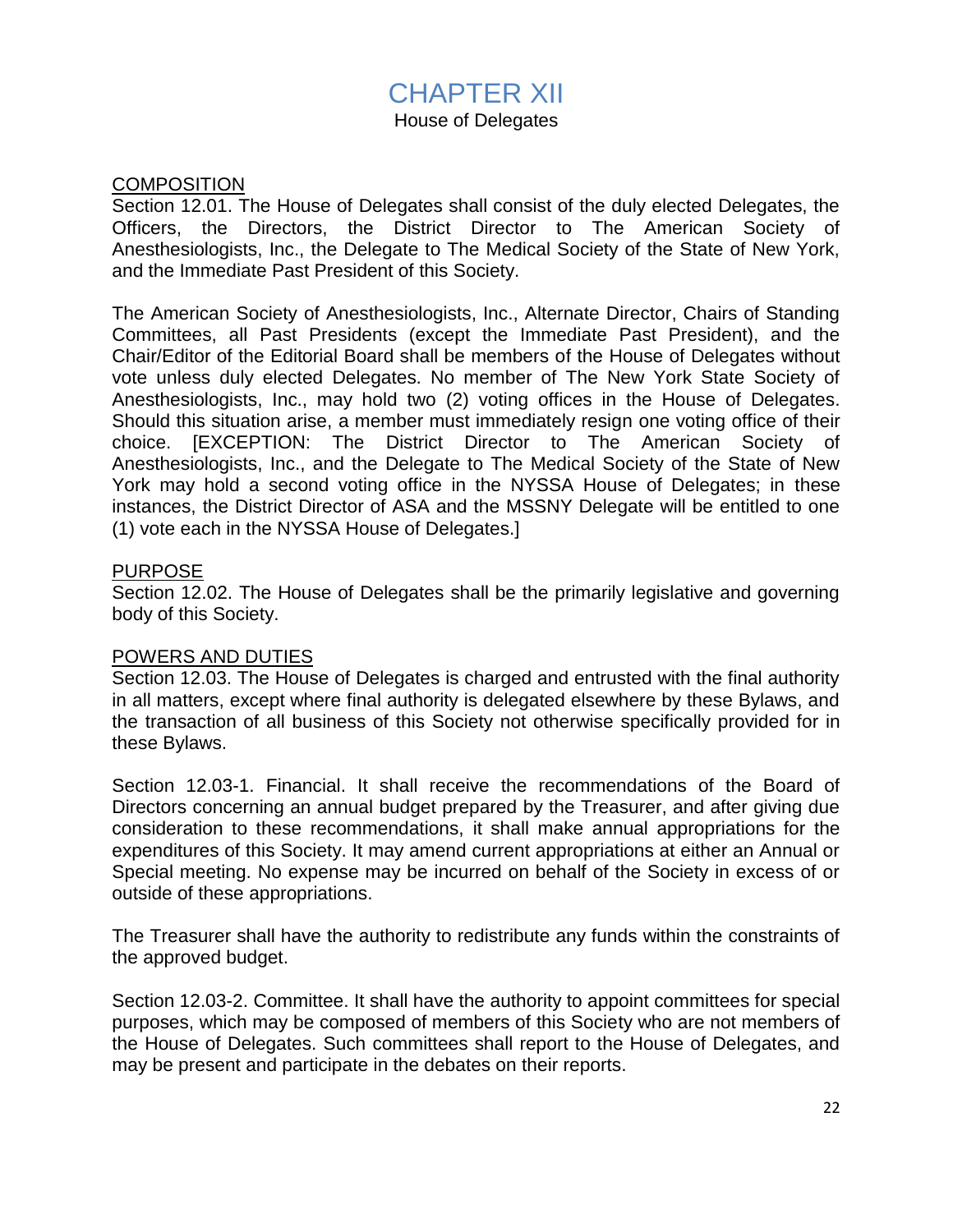#### DELEGATES

Section 12.04. Each Delegate or Alternate to the House of Delegates shall be entitled to only one (1) vote, and shall represent the District Society by or for which he or she was appointed and no other.

Section 12.04-1. Qualification. No person shall serve as a Delegate to the House of Delegates unless he or she is a voting member in good standing of the Society.

Section 12.04-2. Substitution. A Delegate or his or her Alternate, accepted and seated, shall serve without substitution throughout the Annual Session or other meetings of the House of Delegates unless a substitute is approved by the Assistant Secretaries and Assistant Treasurer.

#### MEETINGS

Section 12.05. The House of Delegates shall meet during each Annual Session at the time established by the Board of Directors. It may recess from time to time as may be necessary to complete its business, provided that its hours shall conflict as little as possible with the general or section meeting.

Section 12.05-1. Presiding Officer. The Speaker shall serve as the presiding Officer of the House of Delegates.

Section 12.05-2. Quorum. Ten percent (10%) of the Delegates or their Alternates shall constitute a quorum of the House of Delegates.

Section 12.05-3. Votes. Except as otherwise provided in these Bylaws, all questions shall be determined by the affirmative vote of not less than a majority of those voting.

The Speaker or Vice-Speaker may vote only when presiding and then only to break a tie vote.

Section 12.05-4. Order of Business. The official order of business for the House of Delegates, unless otherwise ordered by two-thirds (2/3rds) vote of the Delegates present and voting or on the sole discretion and authority of the presiding Speaker or Vice-Speaker, must include:

- 1. Registration of Delegates and ex-officio members of the House of Delegates and visitors.
- 2. Call to Order by the President.
- 3. Invocation.
- 4. Recognition of guests and presentation of awards.
- 5. Installation of the Speaker as Presiding Officer.
- 6. Report of the presence of a quorum by the Assistant Secretaries and Assistant Treasurer.
- 7. Approval of the minutes of the last session of the House of Delegates, as published.
- 8. Report of the President.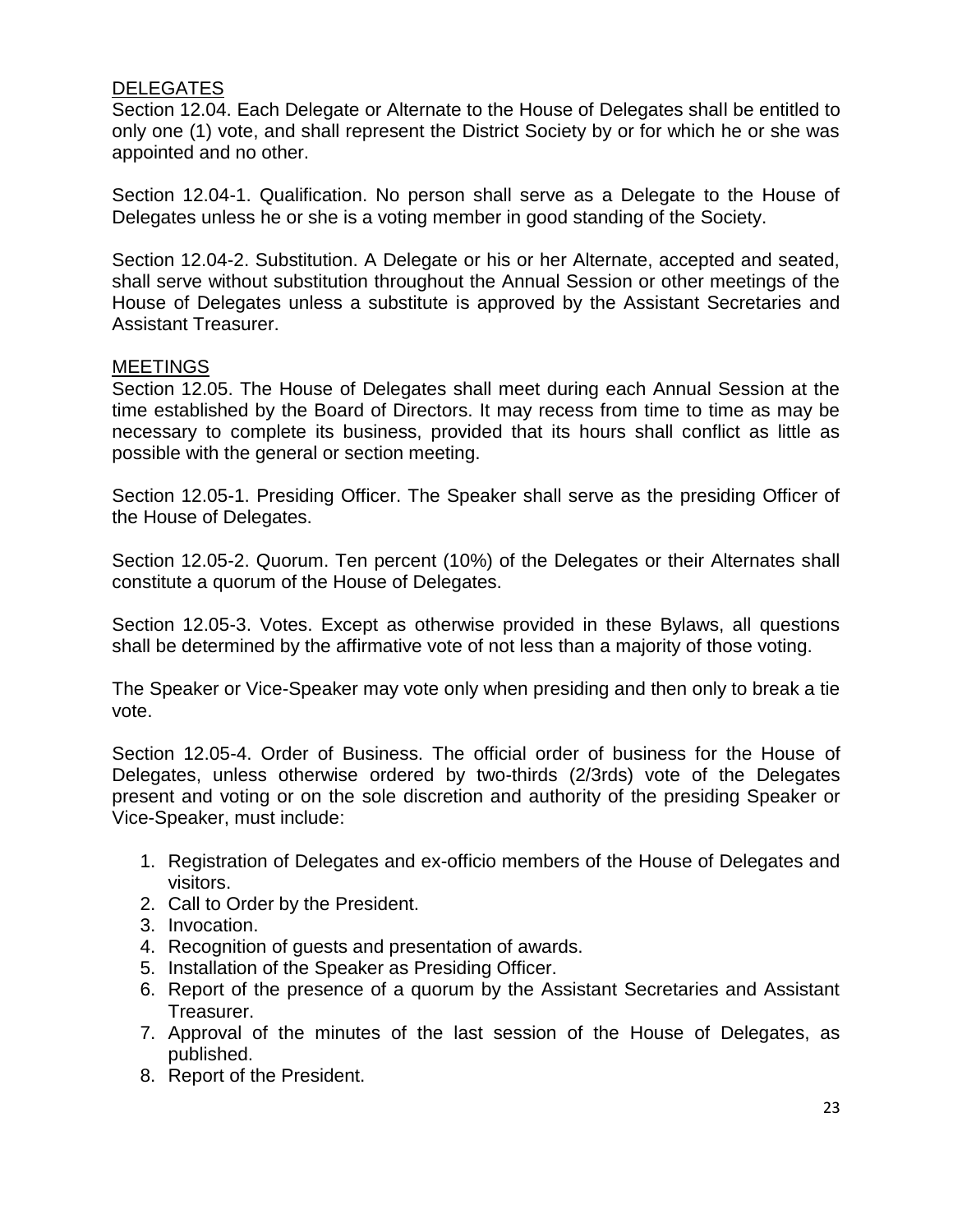- 9. Report of the President Elect.
- 10.Remarks by the Speaker.
- 11.Introduction of reports in the order in which they are published in The Handbook for Delegates.
- 12.Unfinished Business.
- 13.New Business.
- 14.Announcement of time and place of Reference Committee Meetings.
- 15.Recess of First Session.
- 16.Registration of Delegates and ex-officio members of the House of Delegates and visitors.
- 17.Convening of the Second Session.
- 18.Report of the presence of a quorum by the Assistant Secretaries and Assistant Treasurer.
- 19.Recognition of the President for introduction of guests.
- 20.Reports of the Reference Committees.
- 21.Election of Officers.
- 22.Return of Chair to the President.
- 23.Installation of the President Elect (Presentation of Plaque and Gavel).
- 24.Adjournment by the (outgoing) President.

Section 12.05-5. Reference Committees. Reference Committees of the House of Delegates shall be appointed no later than one (1) month prior to the Annual Session to analyze all business to be considered by the House of Delegates and to make appropriate recommendations from the floor at the Annual Session.

Section 12.05-6. Special Sessions. A Special Session may be called by the President with the approval of the Board of Directors. Written notice of the time and place of a Special Session shall be mailed to each member of the House of Delegates at least thirty (30) days prior to such meeting (See Section 11.06). Under extraordinary circumstances, a Special Session may be called by the President, with the approval of the Executive Committee, upon seven (7) days notification of the members of the House of Delegates.

Section 12.05-7. Order of Business at a Special Session. At a Special Session of the House of Delegates, the order of business shall be determined by the President with approval of the Executive Committee. It shall be available to the members of the House of Delegates before the start of the meeting and may be altered by a two-thirds (2/3rds) vote of the Delegates present and voting.

#### ELECTION PROCEDURE

Section 12.06. Election of Officers and Delegates by the House of Delegates shall be by secret ballot unless a single candidate is nominated to an office. A majority of the votes cast shall be necessary to elect. If on any ballot no nominee shall receive a majority, the name receiving the smallest number of votes shall be dropped, and the balloting shall proceed in that manner until a majority is obtained. Nominations for all Officers shall be made from the floor of the House of Delegates.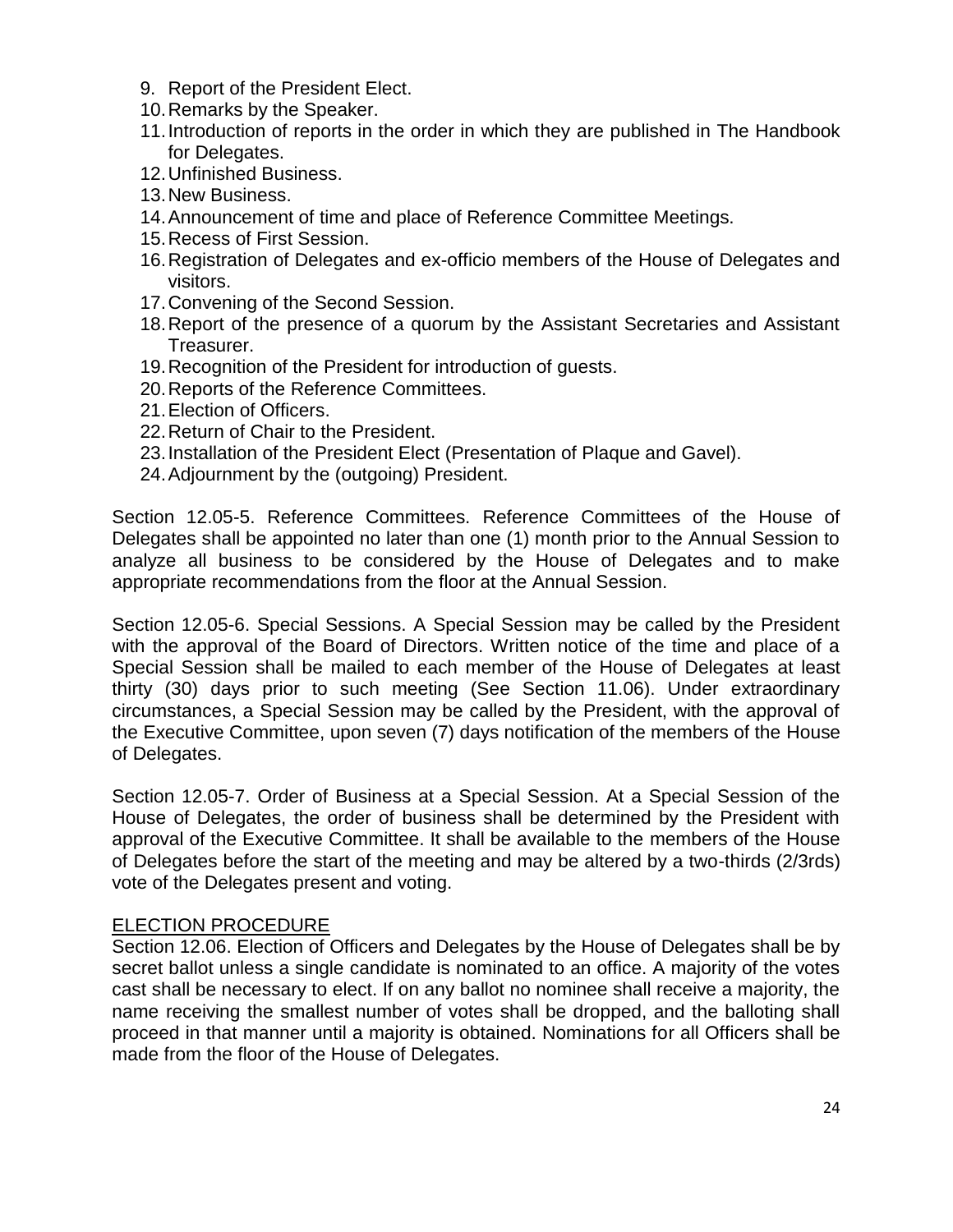#### PUBLICATION

Section 12.07. A summary of the proceedings of the House of Delegates shall be published following each Annual Session. A copy shall be sent to each member of The House of Delegates, the Secretary of each District, the Wood Library-Museum, Inc., and The American Society of Anesthesiologists, Inc.

### CHAPTER XIII

**Committees** 

#### **COMPOSITION**

Section 13.01. The Standing Committees of this Society shall be composed of active, resident, or retired members in good standing appointed by the President-Elect except as otherwise provided for in these Bylaws. The Special Committees of this Society shall be composed of active, resident, or retired members in good standing appointed by the President except as otherwise provided for in these Bylaws.

#### TERMS OF OFFICE

Section 13.02. The terms of office of the Chairs and members of Standing and Special Committees shall be for the term for which the President appointing them was elected, unless otherwise provided in these Bylaws. If a vacancy develops in the position of committee chair or committee member, or if the President determines that a committee chair or committee member is incapable of performing that person's duties, that position shall be filled or that person replaced by the President directly or as described elsewhere in the Bylaws until such time as the President shall determine that said person is again able to assume all their duties and responsibilities.

#### PURPOSE

Section 13.03. It shall be the aim and purpose of committee work and committee appointments to equitably divide and increase the responsibility of the work of the Society among the individual members, thereby stimulating their personal efforts towards betterment of all conditions affecting physicians as individuals and this Society as a whole.

No function outside of those authorized by these Bylaws may be undertaken by any committee without approval by the Executive Committee or the Board of Directors.

#### REPORTS

Section 13.04. Each committee shall submit a written report in duplicate to the Secretary not later than ten (10) weeks before each Annual Session, and shall submit such other reports as the Board of Directors may require.

#### **EXPENSES**

Section 13.05. Expenditures by committees for activities or projects shall be anticipated and included in the annual budget of the committee. Other expenditures shall not be made, nor other obligations incurred without the consent and approval of the President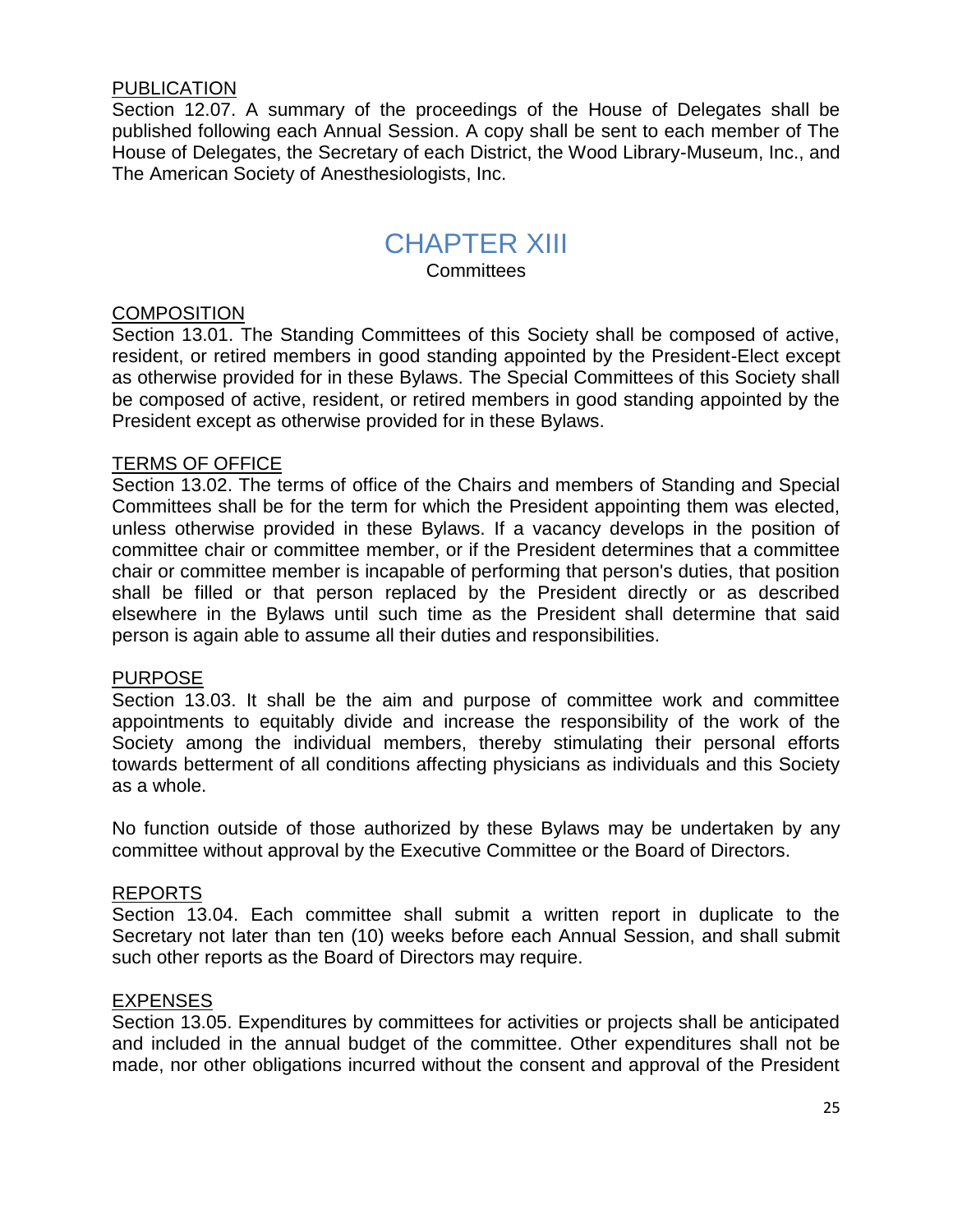and Treasurer. Statements for approval of expenditures shall be certified by the Chairs of the various committees and forwarded to the Treasurer for payment.

#### STANDING COMMITTEES

Section 13.06. The Standing Committees continue from year to year. Prior to assuming the office of President at the upcoming annual session of the House of Delegates, the President-Elect shall appoint Chairs for each Standing Committee and the members of each committee for the upcoming year. The Standing Committees of this Society are:

Section 13.06-1. Committee on Bylaws and Rules. Composition: Three (3) or more members, preferably at least one (1) of whom was a member of the retiring committee; and the Speaker of the House of Delegates.

Duties: Consider matters pertaining to the Bylaws and Rules, and to make such recommendations as may arise therein in order to further the work of this Society.

Section 13.06-2. Judicial and Awards Committee. Composition: This Committee shall consist of five (5) members. Each member shall be appointed for a period of five (5) years. The term of office of one member shall expire at the close of each calendar year. A new member shall be appointed by the new President to begin his or her duties on the first day of the ensuing calendar year. Only Active members in good standing for a period of ten (10) years immediately prior to their appointment shall be appointed to this Committee. The Chair shall be selected by the Committee members.

In the event of a vacancy, the President shall appoint an Active member who has been in good standing for ten (10) years immediately prior to that member's appointment to complete the unexpired term.

Three (3) members of the Judicial and Awards Committee present at a formal meeting shall constitute a quorum, and final action taken by the Committee shall require a majority vote of the members present.

Duties:

- a) Shall confidentially consider all matters concerning the ethics, professional conduct and potential conflict of interest of members of this Society in accordance with Chapter XV of these Bylaws and report to the Board of Directors.
- b) To consider those anesthesiologists who have made outstanding contributions to the Society and/or the field of anesthesiology in New York State for the annual NYSSA Distinguished Service Award using the following criteria:
- 1. The recipient must be an anesthesiologist who has been an active member in good standing of the NYSSA for a minimum of ten (10) years.
- 2. The recipient must have provided significant service to the NYSSA by playing an active role in anesthesia education and/or an active leaders role in the NYSSA.
- 3. The award must not be given posthumously.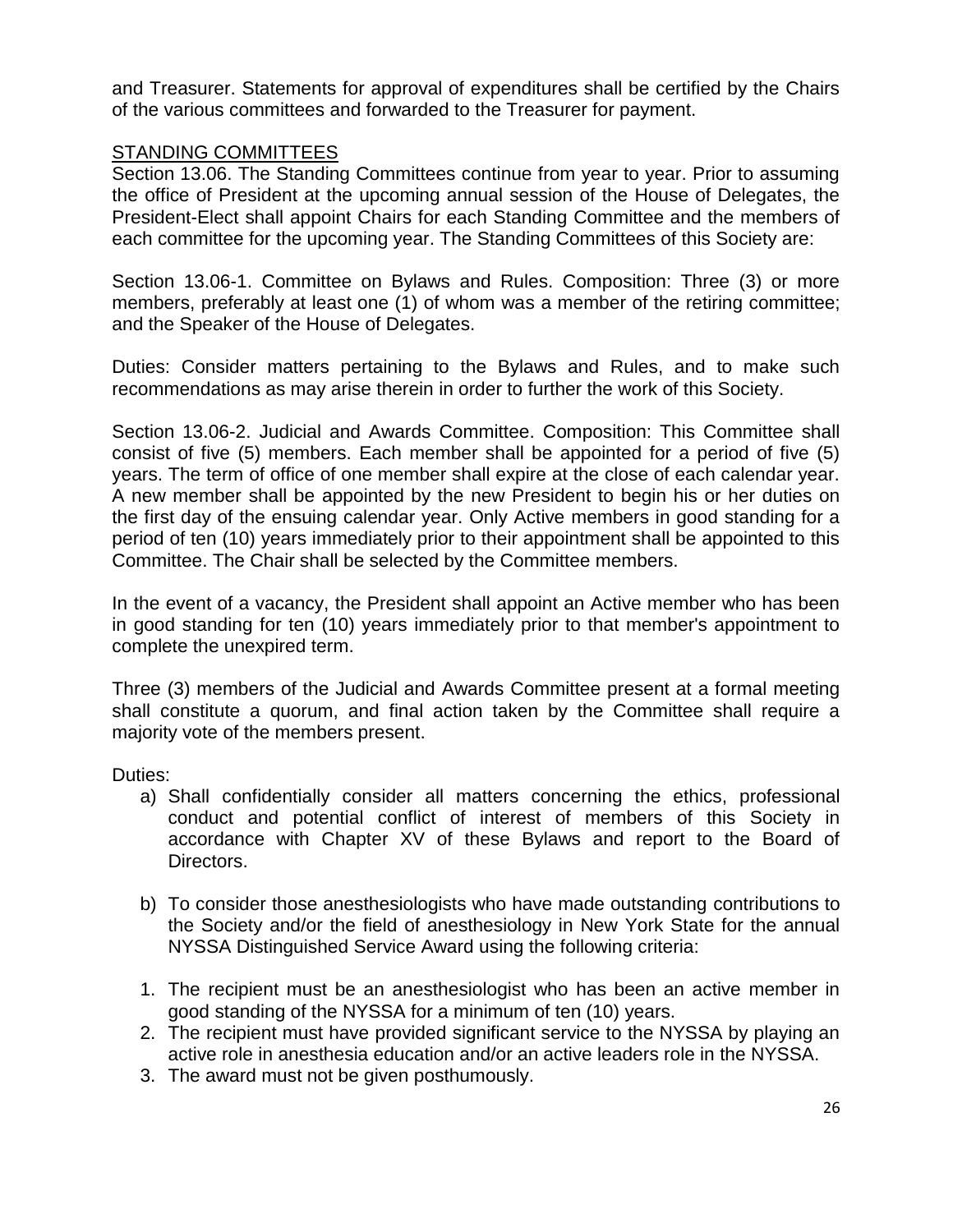- 4. NYSSA officers and serving members of the Judicial and Awards Committee shall not be eligible to receive the Distinguished Service Award. Names of candidates for the NYSSA Distinguished Service Award must be submitted to the Chair of the Judicial and Awards Committee by an Active, Honorary or Life member of the NYSSA at least 90 days prior to the annual meeting of the NYSSA. The Committee may recommend to the House of Delegates the name of one candidate. The name of the candidate shall not be disclosed until placed in nomination as the sole nominee before the House of Delegates. At this time the final selection shall be by secret ballot requiring a two-thirds majority of those present and voting.
- c) The Committee may, at the request of any member in good standing, consider making a nomination to the "Joseph P. Giffin Wall of Distinction" using the following criteria:
- 1. The recipient must be an anesthesiologist who has been an active member in good standing of the NYSSA for a minimum of 10 years.
- 2. The recipient must have provided significant service to the NYSSA by playing an active role in anesthesia education and/or an active leaders role in the NYSSA.
- 3. The Wall of Distinction award can only be conferred posthumously and is not required to be awarded annually.
- 4. NYSSA officers and serving members of the Judicial and Awards Committee shall not be eligible to be nominated to the Joseph P. Giffin Wall of Distinction. Names of candidates to the Joseph P. Giffin Wall of Distinction must be submitted to the Chair of the Judicial and Awards Committee by an Active, Honorary or Life member of the NYSSA at least 90 days prior to the annual meeting of the NYSSA. The Committee may recommend to the House of Delegates the name of one candidate. The name of the candidate shall not be disclosed until placed in nomination as the sole nominee before the House of Delegates. At this time the final selection shall be by secret ballot requiring a twothirds majority of those present and voting.
- d) At the direction of the Board of Directors, to consider all requests and make proposals when appropriate to the House of Delegates and/or the Board of Directors for all positions eligible for awards or honors, either local or national. In this regard, suggestions from all members of the Society, in addition to other sources, shall be considered.

Section 13.06-3. Committee on Annual Sessions. Composition:

- a) The General Chair shall be appointed by the President upon recommendation of the preceding General Chair and the preceding Executive Group of the Committee on Annual Sessions. He or she preferably shall have been a member of the Committee on Annual Sessions for three (3) years.
- b) The Chair of the Scientific Programs shall be appointed by the President upon recommendation of the General Chair and the Executive Group. He or she preferably shall have been a member of the Committee on Annual Sessions for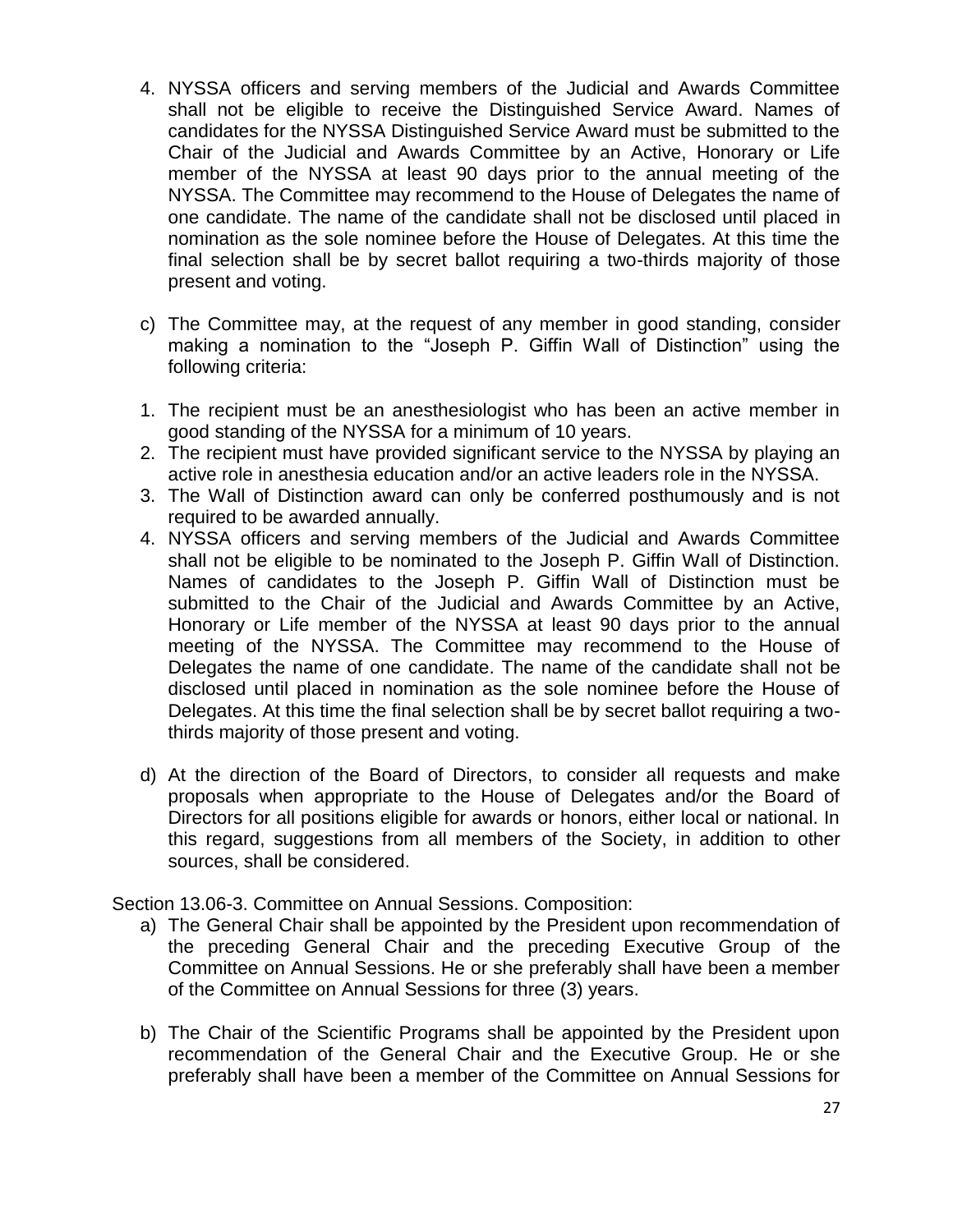at least three (3) years. He or she shall recommend the appointment of such subcommittees and members necessary for the proper presentation of the scientific programs. At least three (3) of the members of this Committee shall have served on the retiring Committee.

- c) The Executive Group shall consist of the General Chair, the Scientific Programs Chair and Vice-Chair, the Local Arrangements Chair, the Business Manager, the President, the President Elect, the Vice-President, the Treasurer and ex-officio, the Secretary, the Chair of the Committee on Continuing Medical Education and Remediation, the Vice-Chair of the Committee on Academic Anesthesiology, and the Executive Director. The General Chair shall preside at its meetings at which all business pertinent to the PostGraduate Assembly shall be conducted. The Scientific Programs Chair shall preside in his or her absence.
- d) All other subcommittees of the Committee on Annual Sessions and their chairs shall be selected by the General Chair.

Duties: Plan and organize the Annual Session and PostGraduate Assembly. Such organization shall be completed at least forty-five (45) days prior to each Annual Session. Close liaison shall be maintained with the Public Education and Information Committee.

The Executive Director shall make all hotel arrangements necessary for the business and scientific meetings. This will include mailing of notices, registration, organization of rooms for business and scientific meetings, technical exhibits, and program printing.

Section 13.06-4. Committee on Continuing Medical Education and Remediation. Composition: The Committee shall consist of a Chair, and at least one (1) other member from each NYSSA District. The Chair of the Committee on Annual Sessions, as well as all PGA scientific program, technical and commercial exhibit committee and subcommittee chairs shall be ex-officio members, and shall have full voting rights and privileges.

Duties: To coordinate the activities of the Society as they relate to education and remediation.

Section 13.06-5. Committee on Government and Legal Affairs. Composition: The Committee shall consist of a Chair and at least eight (8) members, preferably one being from each District of the NYSSA. The Chair of this committee shall serve as an exofficio member of the Executive Committee, without voting privileges. The Chair of this committee shall also serve as an ex-officio member of the Committee on Economic Affairs.

Duties: Consider matters pertaining to the legal affairs of the Society in relation to the public and to other organizations. Also, to consider matters of pertinence to anesthesiologists arising in the State or Federal Legislatures. Advise and make reports and recommendations to the Executive Committee and to the Board of Directors in regard to these matters.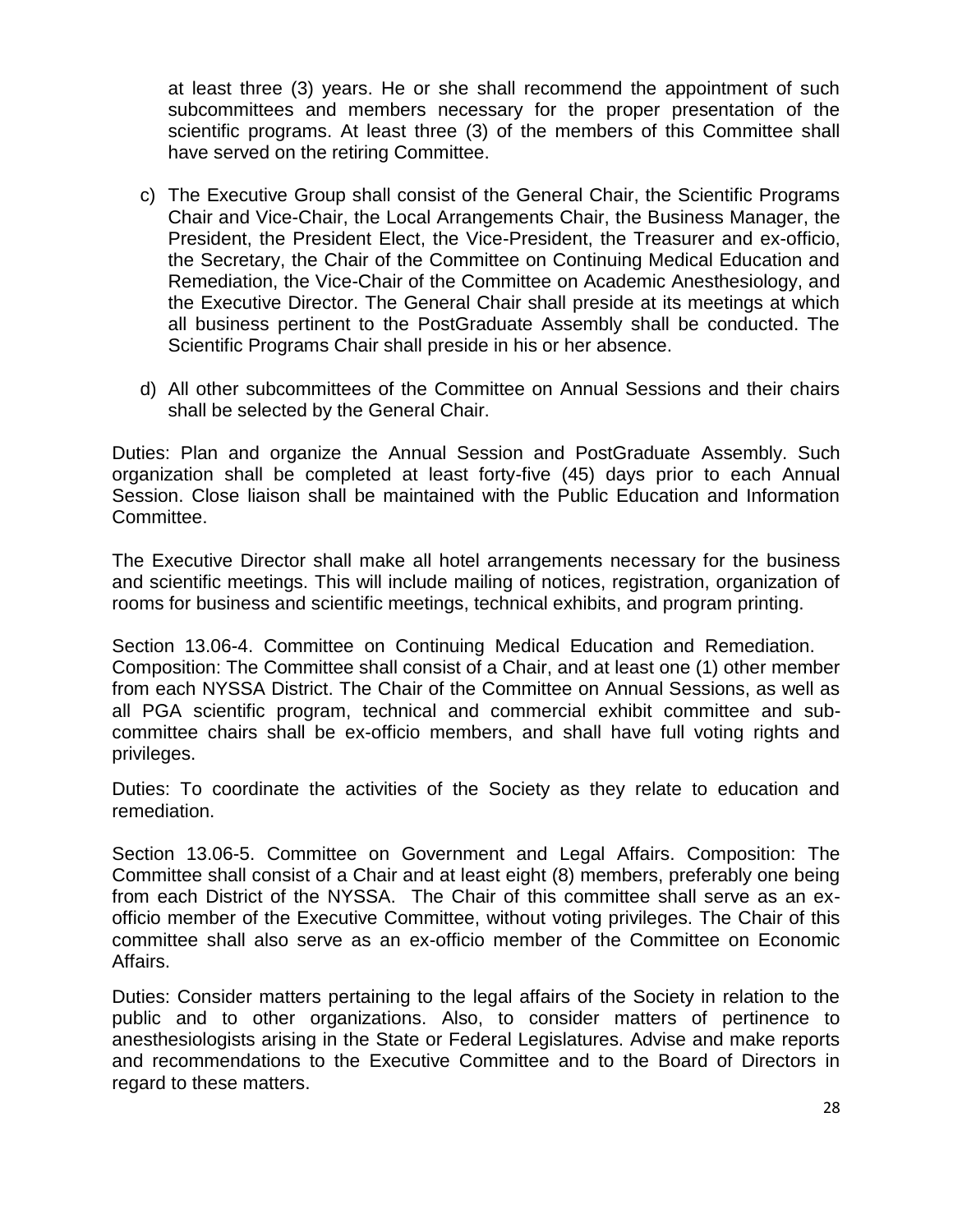Section 13.06-6. Committee on Continuous Quality Improvement and Peer Review. Composition: Eight (8) or more members, at least one (1) from each NYSSA District, and at least four (4) of whom shall have served on the retiring Committee. Only Active members, in good standing for a period of two (2) years shall be appointed.

Duties: To consider matters regarding quality management and peer review; to affect liaison and coordinate its functions whenever desirable and practicable with other agencies concerned with such matters; and to concern itself with, and emphasize, quality of patient care.

Section 13.06-7 Committee on Academic Anesthesiology. Composition: The Committee shall be comprised of the Chair and/or Residency Program Director of all New York State Anesthesiology Residency Programs. The Chair of the Committee on Academic Anesthesiology shall be a non-voting member of the Board of Directors of the NYSSA, and the Vice-Chair shall be a non-voting member of the Executive Committee of the PGA. The Resident and Fellow Section of the Society shall be a permanent subcommittee of the Committee on Academic Anesthesiology. The President of the Resident and Fellow Section shall also be a member of this Committee.

The Medical Student Program is a standing subcommitee of the committee on Academic Anesthesiology. The subcommittee chair will report to the Academic Anesthesiology Chair and Committee.

Duties: To consider matters particular to the Academic practice of Anesthesiology as they relate to the Society's Mission, Goals and Objectives and to serve as a resource for the Society's Officers and Board of Directors in issues regarding Academic Anesthesiology.

The Sub-Committee on the Resident and Fellow Section shall consist of at least three (3) or more members, preferably actively involved in Resident training, and shall serve as liaison and support for the Resident and Fellow Section (Refer to Chapter IV of the Bylaws).

Section 13.06-8 Committee on Pain Management. Composition: The Committee shall be comprised of a Chair and at least 8 members, one from each NYSSA District.

Duties: To consider issues and matters related to the specialty and practice of pain management.

Section 13.06-9 Committee on Critical Care Medicine. Composition: The Committee shall be comprised of a Chair and at least 8 members, one from each NYSSA District.

Duties: To consider issues and matters related to the specialty and practice of critical care medicine.

Section 13.06-10 Committee on Retirement . Composition: The Committee shall consist of a Chair and at least three (3) members and up to eight (8) members, preferably one being from each District of the NYSSA.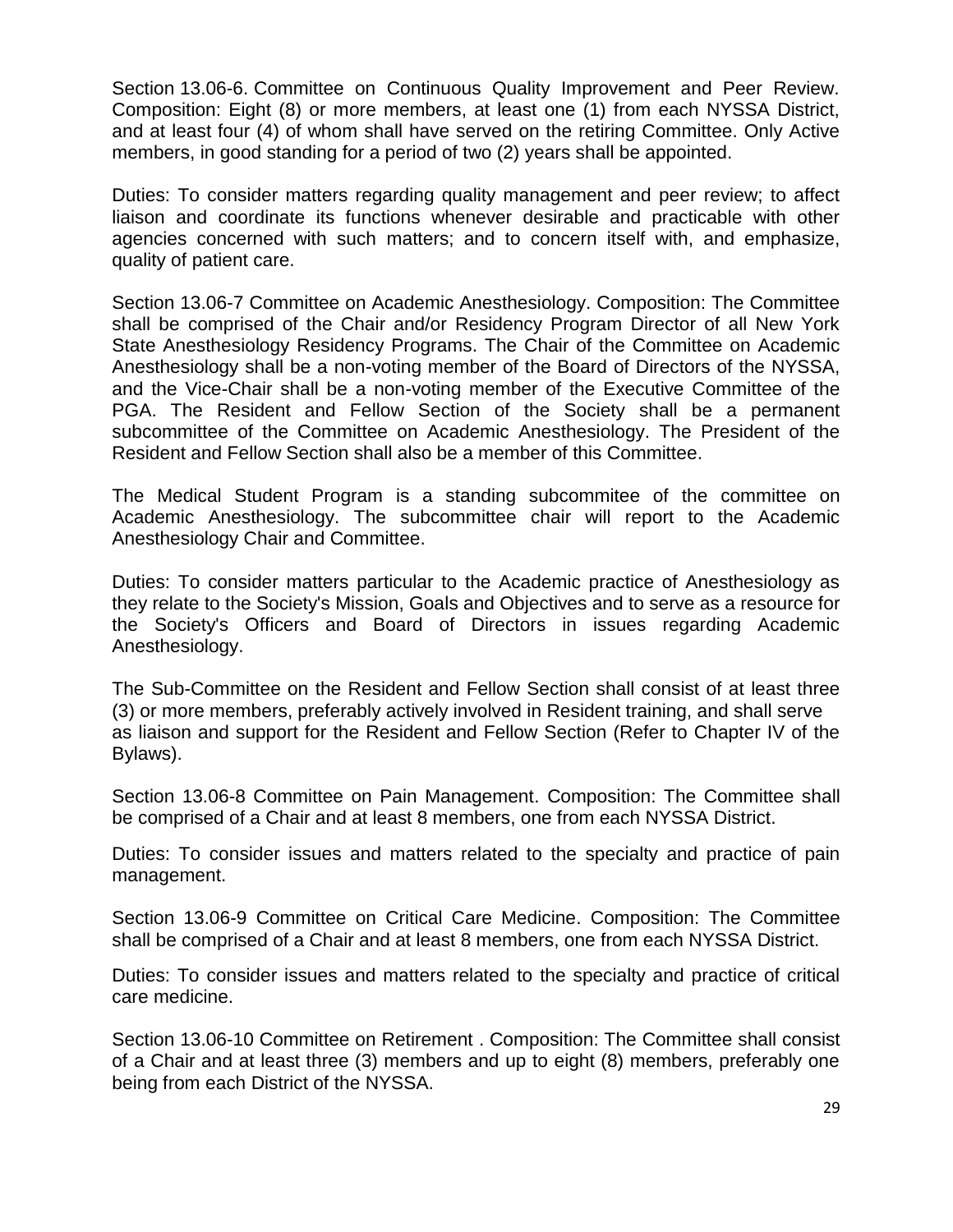Duties: To advance and promote the issues of interest to the retired membership of the NYSSA.

Section 13.06-11 Committee on Communications. Composition: The Committee on Communications shall consist of a Chair, two (2) Vice Chairs, one [(1) Vice Chair for State Fair Activities and one (1) Vice Chair for Internal Communications], and at least eight (8) members, including one from each NYSSA district.

Duties: To combine the duties and responsibilities of the former Public Education and Information, Editorial Board, and Electronic Communications Committees. The Committee on Communications will be charged with evaluating and implementing the NYSSA's communication content and methods both internally and externally in a manner consistent with the Society's Mission Statement and Organizational Values.

Section 13.06-12 Committee on Economic Affairs . Composition: The Committee shall consist of a Chair and at least three (3) members, up to eight (8) members, preferably one being from each District of the NYSSA. The Chair of this committee shall also serve as an ex-officio member of the Committee on Government and Legal Affairs. The NYSSA representatives to the CAC [Carrier Advisory Committee for the Centers for Medicare and Medicaid Services (CMS)] shall serve as ex-officio members of this committee. Preference may be given to Society members who have a special expertise in the field of economics as it relates to the practice of anesthesiology, in either the academic or non-academic areas.

Duties: To consider matters affecting the economic status of the practice of anesthesiology as well as matters pertaining to the economic affairs of the Society in relation to the public, to other organizations and to its members. Also to consider matters of pertinence to anesthesiologists which arise in the State or Federal Legislatures. Advise and make reports and recommendations to the Executive Committee and to the Board of Directors in regard to these matters.

Section 13.06-13. Committee on Investments. Composition: The Standing Committee on Investments shall consist of the NYSSA Treasurer (who shall serve as Chair of the Committee), Assistant Treasurer and the Executive Director of NYSSA (each ex officio) together with two (2) Board members appointed by the President and the Executive Director of NYSSA (as a non-Board member).

Duties: The Committee, acting within the scope of the Investment Policy established by the Board of Directors, shall have charge of overseeing and communicating with the investment managers, who in turn will invest funds of the NYSSA, including the power to effect purchases, sales, or exchanges of securities and other investment assets of the NYSSA. Subject to NYSSA Board of Directors approval, the Committee shall select and appoint outside investment manager(s) to purchase, sell, transfer, and/or exchange securities within guidelines established by the Committee. The Committee shall meet at annually and each meeting shall include a review of investments. The presence of three Board members shall constitute a quorum. The Committee shall cause a written report to be prepared and submitted the Board of Directors annually at the June Board meeting.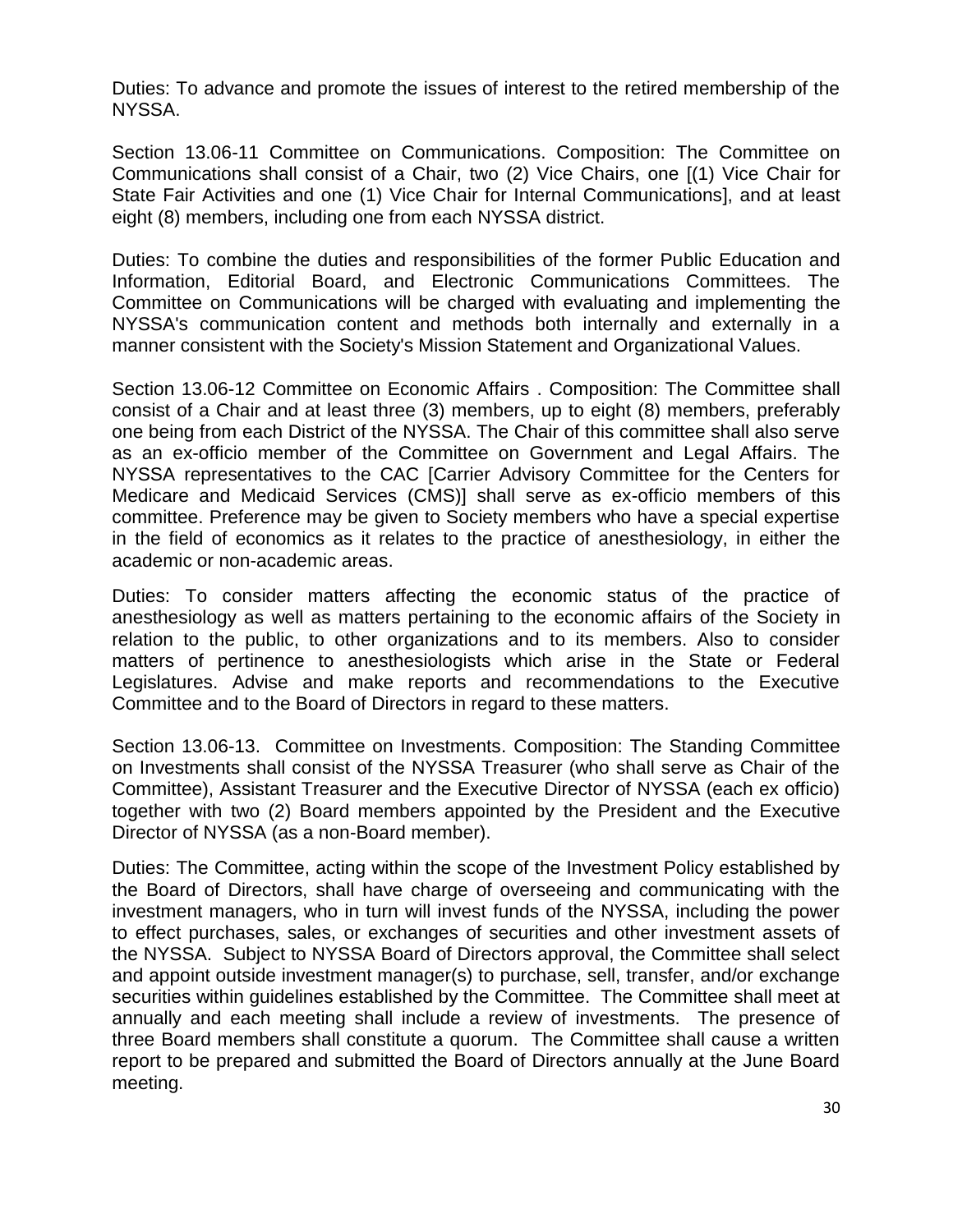Section 13.06-14. Committee on Future Practice Models. Composition: The Committee on Future Practice Models shall consist of at least one (1) member from each District of the NYSSA and a Chair. The Immediate Past President of the NYSSA shall also serve on the committee.

Duties: The Committee on Future Practice Models is charged with evaluating and distributing to the Society information and recommendations on the issues surrounding the various practice models that are in existence. The Committee is expected to suggest options and guide the Society and its members in various responses and solutions to changes in the healthcare environment and its relationship to the practice of anesthesiology.

#### SPECIAL COMMITTEES

Section 13.07. The Special Committees of this Society are those appointed by the President for specific purposes during his or her term of office; however, they shall not receive assignments that conflict with or duplicate the functions of any Standing Committee.

### CHAPTER XIV

Indemnification

#### CIRCUMSTANCES

Section 14.01. Subject to the limitations set forth below under Section 14.04, The New York State Society of Anesthesiologists, Inc. (the "Corporation") may indemnify, for damages awarded or reasonable attorney fees incurred, any person made, or threatened to be made, a party to an action or proceeding, whether civil, administrative, or investigative, by reason of the fact that such person is, or was, a director, officer, committee member, or employee of the Corporation. To qualify forindemnification, such a person must have acted with due diligence and in good faith for a purpose which such person reasonable believed to be in the best interests of the Society, and such person may have had no reasonable cause to believe that such action was unlawful.

#### PROCEDURE

Section 14.02. Unless ordered by a court, indemnification shall be made as authorized in a specific case upon a determination that indemnification of the director, officer, committee member, or employee is proper in the circumstances because such person has met the standard of conduct set forth in Section 14.01. Such determination shall be made by the Executive Committee. No member of the Executive Committee shall participate in the determination who is a party to such action or threatened action or proceeding. Expenses incurred in defending a civil or criminal action or proceeding may be paid by the Corporation in advance of the final disposition of such action or proceeding if authorized pursuant to the provisions of this Section 14.02.

#### CONTINUATION OF RIGHT

Section 14.03. The right of indemnification set forth in Section 14.01 shall continue as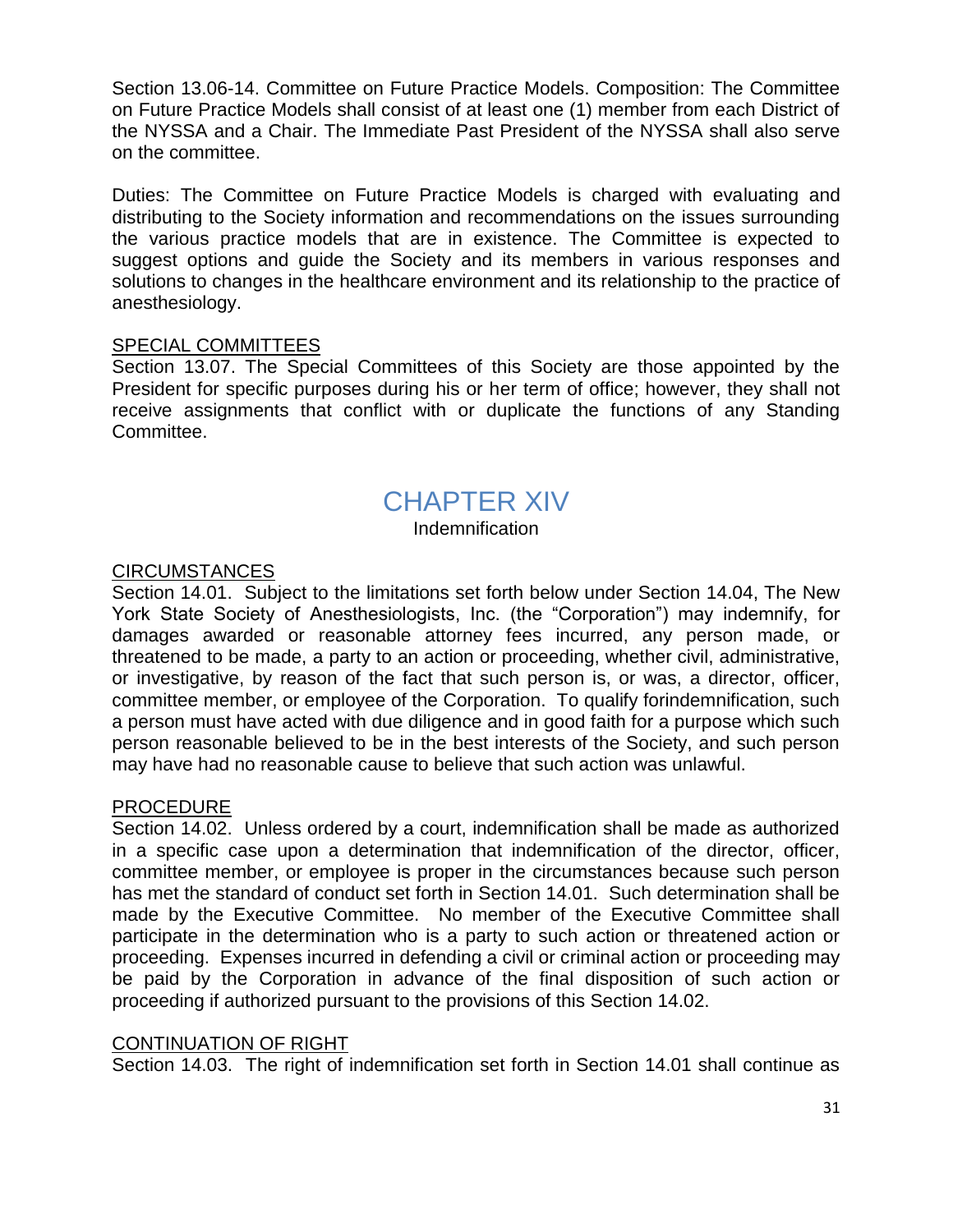to a person who was a director, officer, committee member, or employee at the time of the occurrence of the actions or conduct for which the indemnification is sought, even if the person thereafter ceases to hold that position or employment.

#### NOTICE

Section 14.04. If any expenses or other amounts are paid by way of indemnification pursuant to Section 14.01 other than by court order, the Executive Committee shall notify the Board of Directors specifying the persons paid, the amounts paid, and the nature and status at the time of such payment of the litigation or threatened litigation.

#### LIMITATION OF INDEMNIFICATION

Section 14.05. The Corporation's entire obligation for any claim of indemnification under this Chapter or otherwise, notwithstanding anything to the contrary herein, shall be limited to the amount of proceeds (less Corporation's expenses) actually paid to the Corporation, for that claim arising under, or covered by, this Chapter, by the Corporation's Insurance Carrier in accordance with the terms, conditions, and exclusions of the Directors and Officers Liability Insurance Policy or related insurance policies. In no event shall the Corporation's liability under this Chapter, for any year, be in excess of the amount of insurance proceeds paid to the Corporation for claims made in relation to such liability.

### CHAPTER XV

Medical Ethics

#### MEDICAL ETHICS

Section 15.01. The Principles of Medical Ethics of the American Medical Association or of any statement of principle or policy by this Society or by The American Society of Anesthesiologists, Inc., as the same may be amended from time to time, or of any bylaw, rule, regulation or resolution of this Society or of The American Society of Anesthesiologists, Inc., shall be binding upon the membership of this Society. In the event of any contradiction among these various principles, those of this Society shall take precedence and then those of the American Society of Anesthesiologists, Inc., shall take next precedence.

### CHAPTER XVI

Executive Office

#### PURPOSE

Section 16.01. The Executive Office is the official headquarters and business office of this Society.

#### LOCATION

Section 16.02. The executive office of this Society shall be located in a place provided by the NYSSA Board of Directors.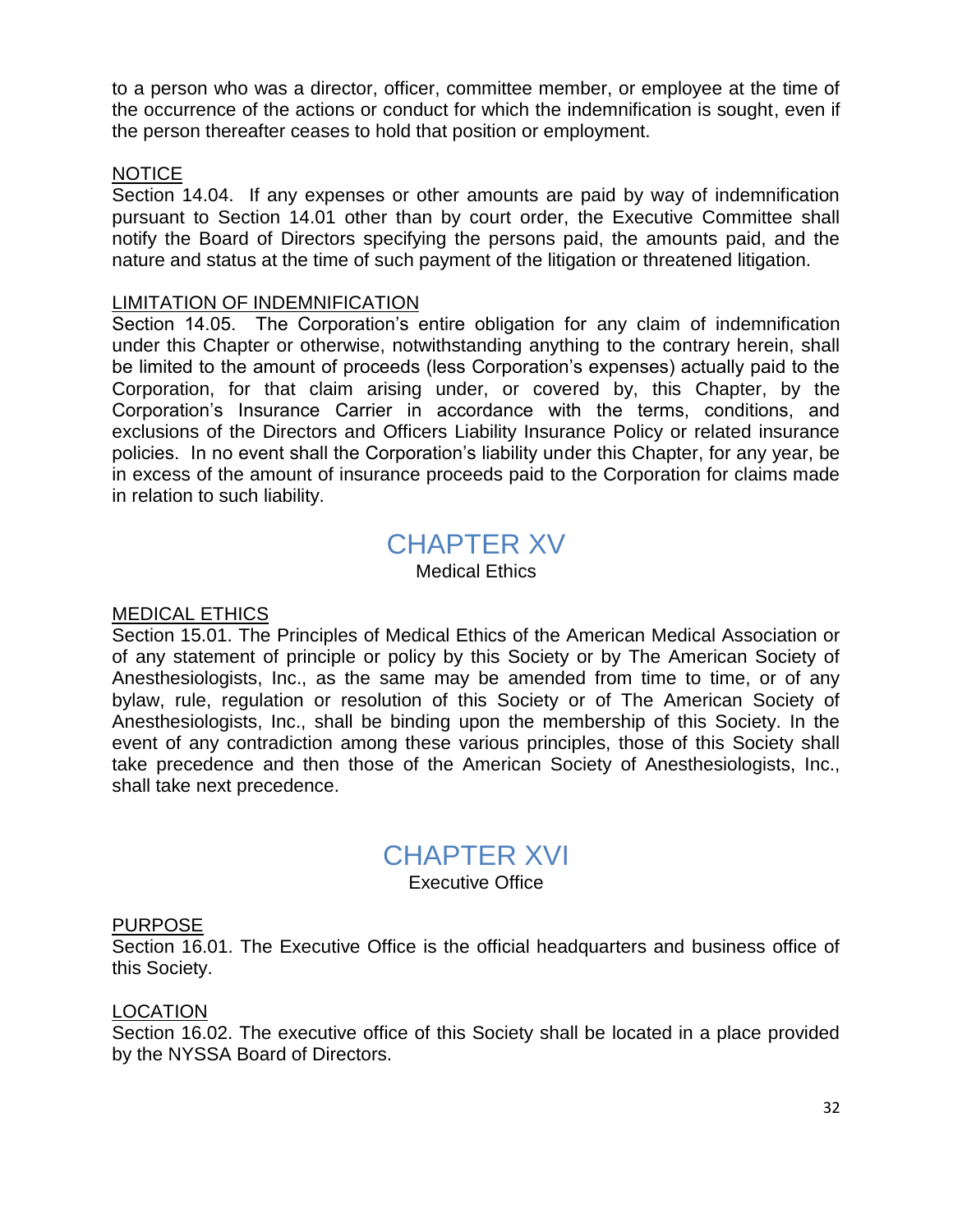#### EXECUTIVE DIRECTOR

Section 16.03. The Executive Director shall be a full-time employee of this Society, employed by and under the direction and supervision of the Board of Directors.

Section 16.03-1. Duties. The Executive Director shall act as general administrative officer and business manager of this Society; supervise and be responsible for the functions of the Executive Office of this Society, and attend the Annual Sessions of this Society and that of The American Society of Anesthesiologists, Inc., and the meetings of the Executive Committee and the Board of Directors.

Section 16.03-2. Report. The Executive Director shall submit a report annually to the Board of Directors outlining the accomplishments of the Executive Office.

Section 16.03-3. Administrative Procedures. The Executive Director shall maintain a set of working Administrative Procedures of the Society which do not warrant inclusion in the Bylaws. These Procedures may be promulgated or changed by the Executive Committee, Board of Directors or House of Delegates. They shall implement the Bylaws; and shall not be in conflict with the Bylaws.

#### RETIREMENT PLAN

Section 16.04. The Society shall maintain a retirement plan to be known as The New York State of Anesthesiologists, Inc., Employees Retirement Plan.

Section 16.04-1. Trustees. The Employees Retirement Plan shall be administered on behalf of the Society by three (3) Trustees.

- a) Each Trustee shall be a voting member of this Society in good standing for at least five (5) years and shall serve without compensation.
- b) The Trustees shall be elected to this office by the House of Delegates of The New York State Society of Anesthesiologists, Inc. At each Annual Session of the House of Delegates, one (1) Trustee shall be elected for a term of three (3) years. In the event of a vacancy in the office of a Trustee, the Board of Directors shall appoint a successor to fill such vacancy until the next Annual Session of the House of Delegates at which time the House of Delegates shall elect a successor for the unexpired term.
- c) A Trustee may be removed by the Society, acting through its Board of Directors or House of Delegates, at any time after thirty (30) days' written notice and may resign at any time after thirty (30) days' notice.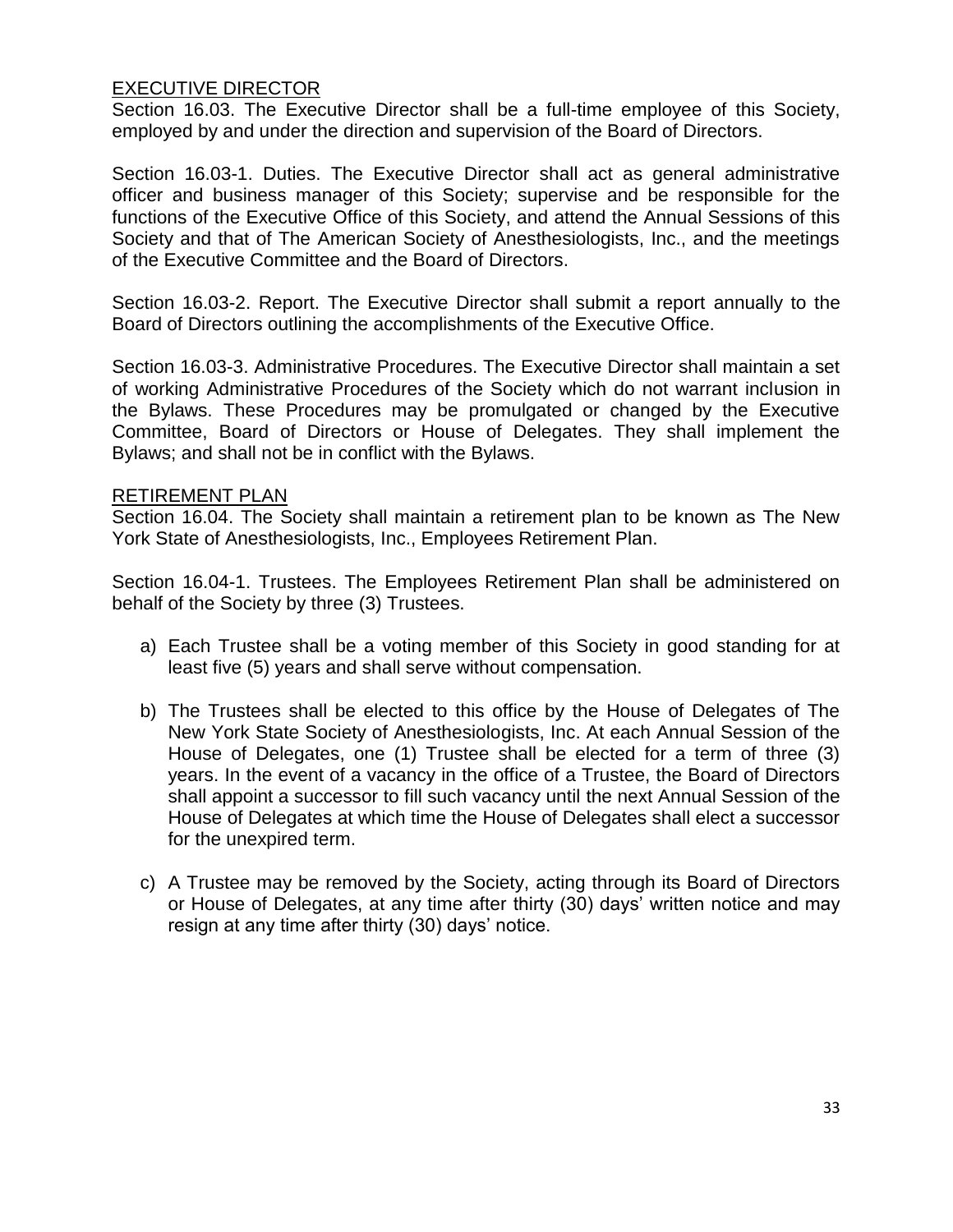### CHAPTER XVII

#### Funds and Expenditures

#### FUNDS

Section 17.01. Funds of this Society shall be raised by an annual per capita assessment on each class of membership as provided elsewhere in these Bylaws. The amount of assessment shall be established in the manner provided in these Bylaws.

Funds may also be derived by voluntary contributions, from bequests, patents and copyrights, by income from this Society's publications and in any other manner approved by the Board of Directors.

#### EXPENDITURES

Section 17.02. Funds may be appropriated by the House of Delegates at the Annual Sessions and by the Board of Directors to defray the expenses of this Society and for such other purposes as will promote the welfare of anesthesiology.

## CHAPTER XVIII

Seal

The Society shall have an official Seal which shall at all times remain in the custody of the Secretary.

### CHAPTER XIX

#### Rules of Order

The deliberations of this Society shall be governed by parliamentary usage as contained in the most recent Edition of the American Institute of Parliamentarians "Standard Code of Parliamentary Procedure" when not in conflict with these Bylaws.

### CHAPTER XX

Referendum

#### INITIATION

Section 20.01. The House of Delegates or the Board of Directors may by a two-thirds (2/3rds) vote of the members present and voting at a meeting thereof, order a general referendum on any question pending before those bodies.

#### VOTING PROCEDURE

Section 20.02. The question shall then be submitted to the voting members of this Society who may vote by mail. A valid referendum shall require a vote by at least onethird (1/3rd) of the members eligible to vote, and a majority vote of the members voting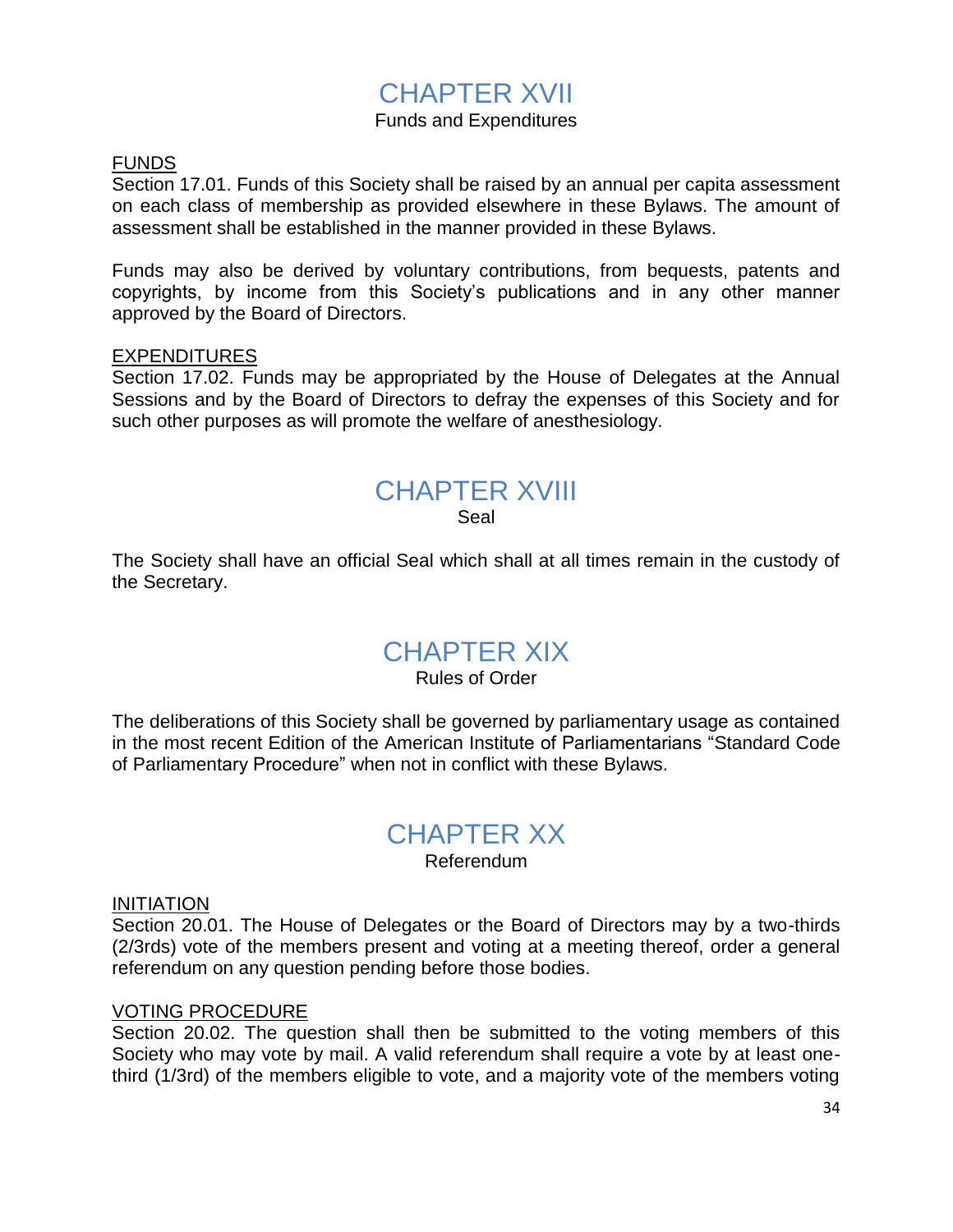shall determine the question. The voting shall be considered completed at the end of thirty (30) days from the day the question of the referendum is deposited in a United States Post Office.

### CHAPTER XXI

Amendments

#### METHOD

Section 21.01. These Bylaws may be amended by the House of Delegates at an Annual Session or at a Special Session called for that purpose as follows:

Section 21.01-1. Introduction. Proposed amendments may be introduced for a First Reading to the House of Delegates at an Annual Session or at a Special Session called for that purpose. Amendments may be introduced by any voting member of the House of Delegates or by any Committee of the Society by way of its report, and shall be referred to a Reference Committee.

Section 21.01-2. Alterations. At its Second Session, the House of Delegates may alter the proposed amendment in any manner by a majority vote of those present and voting and the final form shall constitute the amendment approved for a First Reading.

Section 21.01-3. First Reading. This First Reading is to be included in the next annual report of the Committee on Bylaws and Rules.

Section 21.01-4. Action. The proposed amendment shall be introduced for final action at the next Annual Session or at a Special Session called for that purpose.

Section 21.01-5. Additional Alterations. The House of Delegates may alter the form of the First Reading in any manner not exceeding the original intent by a majority vote of those present and voting. If a proposed alteration is challenged, the House of Delegates may overrule the challenge by a three-fourths (3/4ths) majority of those present and voting.

Section 21.01-6. Vote. A two-thirds (2/3rds) majority vote of those present and voting in the House of Delegates is necessary to amend these Bylaws under this section.

#### IMMEDIATE ACTION

Section 21.02. On the recommendation of the Board of Directors, these Bylaws may be amended by the House of Delegates at the Annual Session or Special Session called for that purpose at which the amendment is first introduced, provided the amendment is approved by a three-fourths (3/4ths) majority of those present and voting.